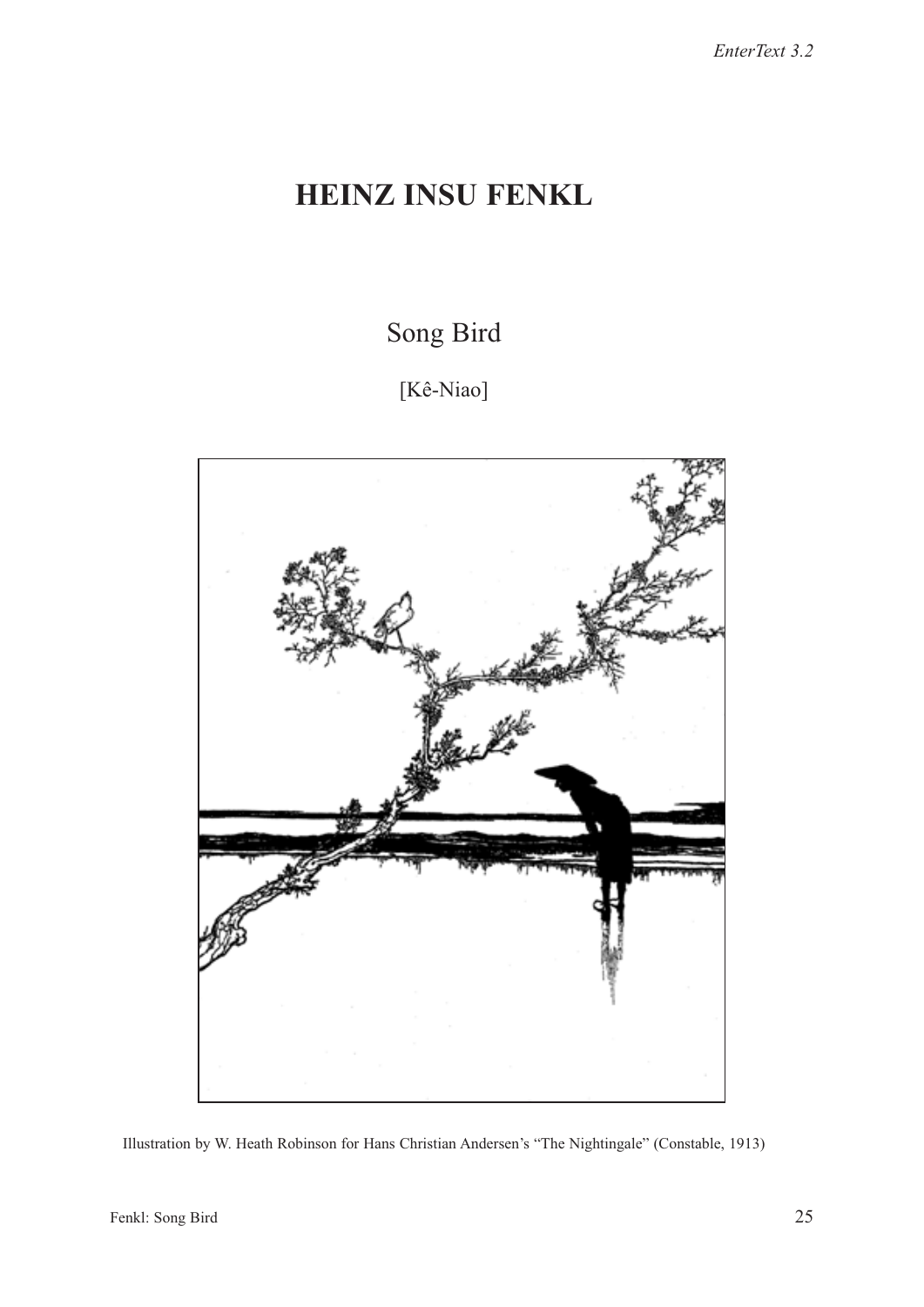In the summer of 2001, during my year off before tenure, I had the pleasure of visiting Vancouver under the pretext of attending an international Korean literature conference. I had been invited as a juror for a translation competition, but the real reason I went was to visit my old friend and colleague, Lew Waters. I had known him since 1984, when we were in Korea studying language and literature as Fulbright Scholars. I was there as a folklorist, and he was there to study modern poetry; we met in an intensive class at Yonsei University's Korean Language Institute and spent a great deal of time studying and drinking together. We were both in our twenties: young, irresponsible, and full of intellectual energy.

In late spring of 1985, Lew and I narrowly missed being held hostage when Korean university students took over the library of the United States Information Service for several days. This was before students had begun to immolate themselves to protest American policy in Korea (the way that Thich Quang Duc, the Vietnamese Buddhist monk, did in 1963— Malcolm Browne's photo burned into our collective memories); they had torched the U.S.I.S. library in Taegu, but the takeover in Seoul was well-coordinated and relatively peaceful only a couple of Korean guards were manhandled. We offered the authorities our services as intermediaries to help with negotiations, since we were both students ourselves and therefore might have the trust of the Koreans, but the American State Department people had not been kindly disposed to dealing with mere "graduate students," even if we were there under the auspices of the Fulbright program. In retrospect, I realize they were concerned with our safety, but in those naive and idealistic days, neither of us would have believed it to be their true motivation. The person who had the unpleasant task of dealing with us was an American 8th Army colonel, and he is the one responsible for the story that took the next sixteen years to unfold.

Colonel Noakowski dealt with us with great patience and a detectable degree of con-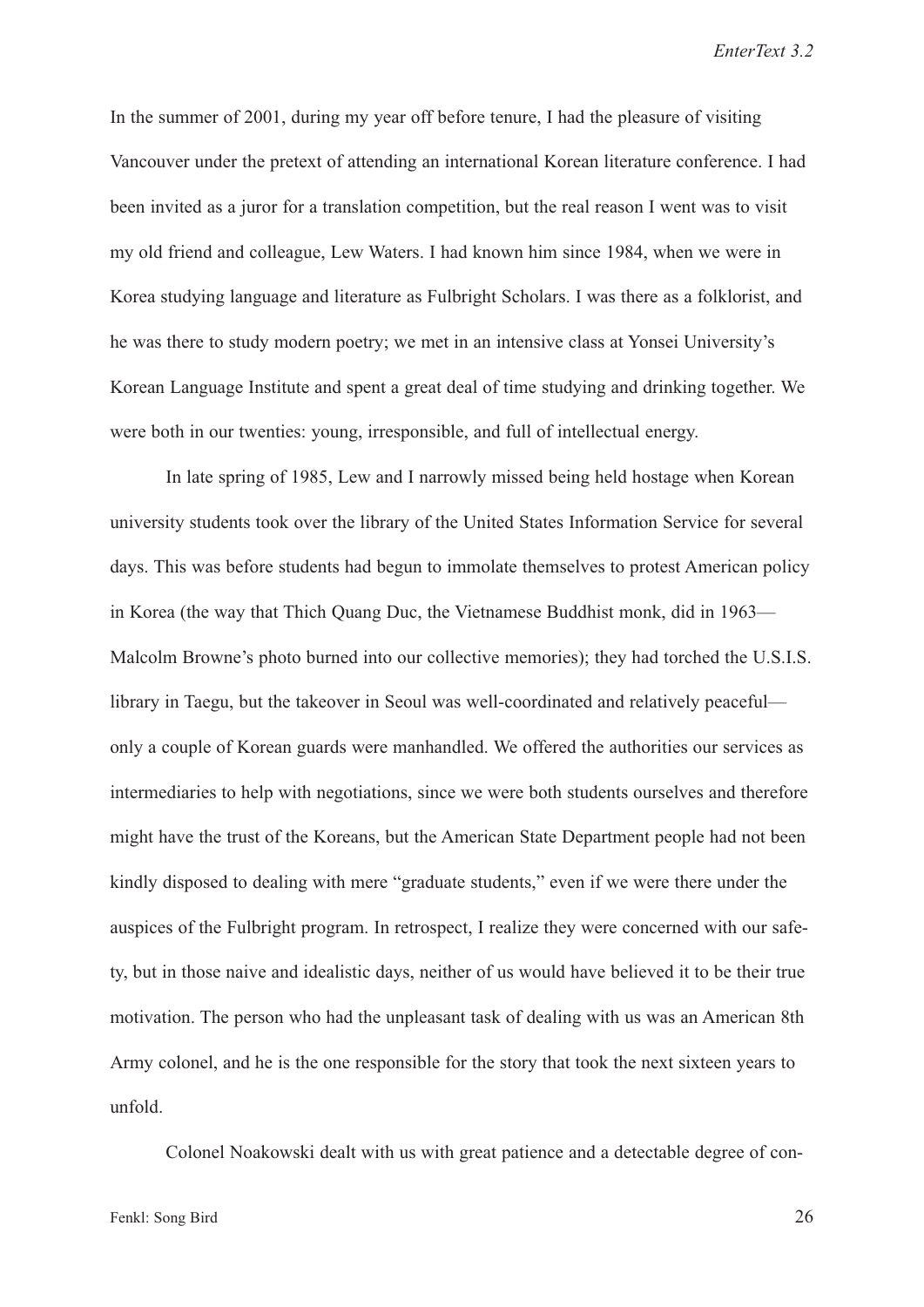descension, but he was also good to us in an unexpected way. He happened to be related to the great Reverend Gale, the missionary who had done pioneering translation of classical Korean texts in the last century, and so the Colonel had a certain soft spot for us. He took us onto the 8th Army compound in Yongsan, entertained us with a steak dinner at the Officer's Club, and even arranged, later, for us to take the tour of the notorious "Tunnels of Aggression" the North Koreans had dug under the DMZ. He confessed to us that he had acquired a taste for collecting antique Korean "knick-knacks," and his great delight was in showing us his personal study, in which he displayed a fantastic range of things whose true value was unknown to him: 16th century folk paintings of mountain gods and Taoist sages, panels from Buddhist temple walls, authentic masks from the T'alch'um, embroidered rank insignia from Yi Dynasty silk robes. Even with our amateur knowledge of Korean antiquities at the time, we could sense that many of his artifacts belonged in museums.

The afternoon of our last meeting with the Colonel, we had beers in his air-conditioned study. It was a hundred degrees outside, the humidity oppressive and debilitating—one of those days on which you could soak yourself in sweat just standing in the shade. The Colonel let us browse among his things while he told us about the need for good translators in Military Intelligence. I suppose he was trying, rather unsubtly, to recruit us with images of exotic advanced military training and skullduggery. Lew was struck with the romance of such images, but I had grown up as an Army brat, and knew the underbelly of the military life. While the Colonel told Lew about the battle of White Horse Ridge, I noticed a small stack of ricepaper pages on his desk. It was the beautiful calligraphy that caught my eye. I could only read a dozen characters, since I had only studied Classical Chinese for a few years then, but even so I could tell it was a narrative. I picked up the pages and flipped through them, thinking it odd that the Colonel would have the unbound remnants of what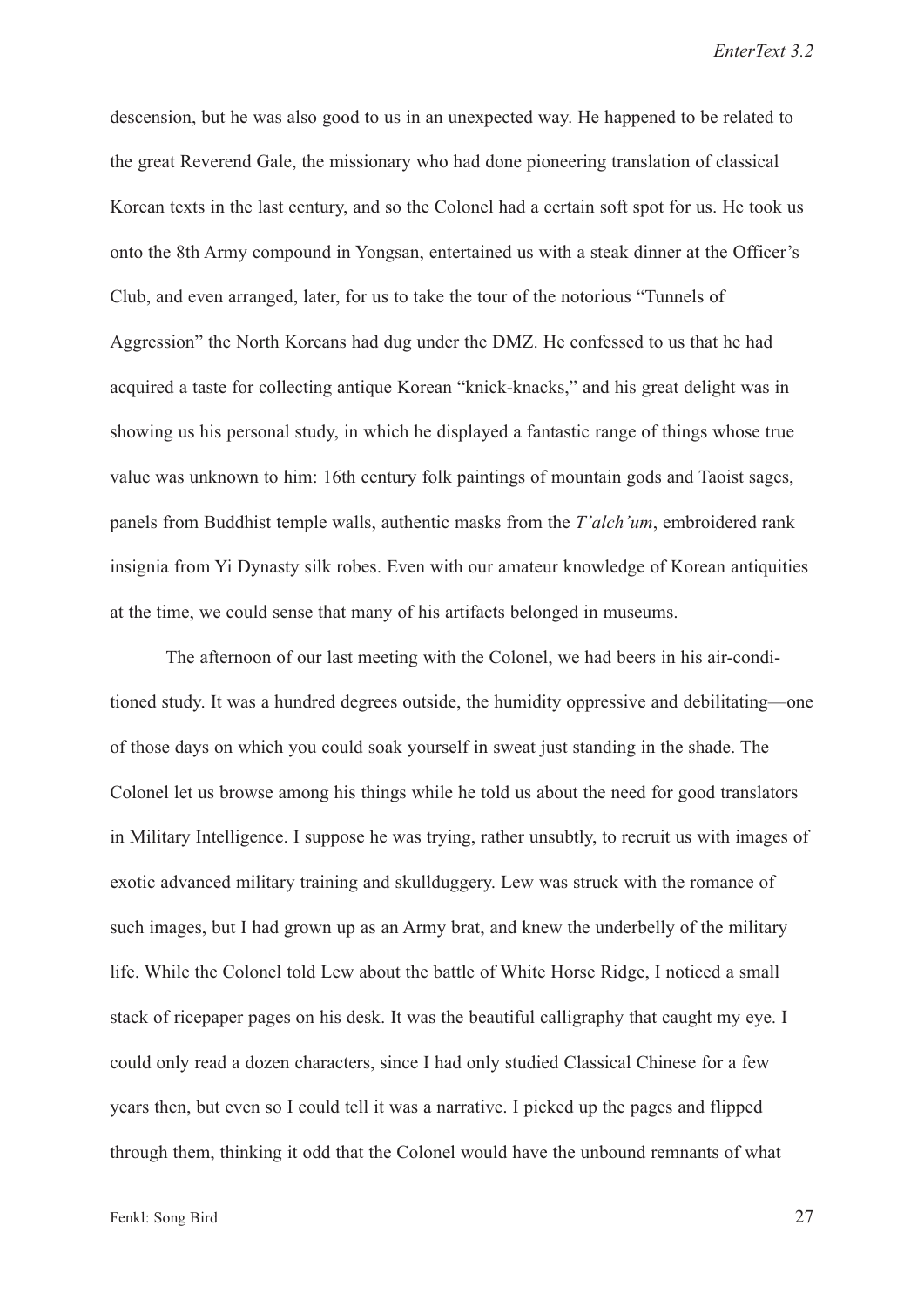appeared to be an antique book. The third page was a title page, and another narrative ensued there. The title characters were Ke and Niao— "Song Bird." I interrupted the Colonel and asked him about the text. He didn't read any Chinese, he said, but if I liked the calligraphy, I was welcome to the pages. He had reams of it from an antique shop in Mary's Alley, and he used it to paper his walls. I thanked him and held up the text, which was about an inch thick. He gestured that I was welcome to it, and so I put it in my shoulder bag.

When I went back to the United States that fall, I left most of my Korean books with Lew, including the "Song Bird" text. He was far better with Classical Chinese than I, and so I told him to try his hand at reading it someday when he could make out all the archaic calligraphy. I had decided, by then, to focus on oral folklore and fiction from the modern period. I confess now that it was largely due to my laziness. I preferred to rely on my native abilities and my ear for colloquial Korean rather than pursue decades of training in the classics. Lew was more of the archival literary scholar, and so I was happy to leave him my old dictionaries and volumes of classics (which were expensive to ship back, in any case).

So that summer in Vancouver, Lew and I reminisced about our old days back in pre-Olympics Korea. After the translation workshops—which were surprisingly fun for us—we went out for dinner, then beers, then coffee, until we wound up in his office at the University of British Columbia sometime after midnight. He wanted to show me something. A surprise after fifteen years. It took a while to rummage through the disorganized stacks of papers on his various desks, but then he found what he was looking for and handed me a dusty manila folder of A4 paper. "Have a look," he said. "Tell me if you remember what it is."

The pages alternated between photocopies of Classical Chinese calligraphy and English translation in which missing or unknown words were marked by blank brackets. I knew it immediately. "This is the stuff I gave you from Noakowski," I said. "You translated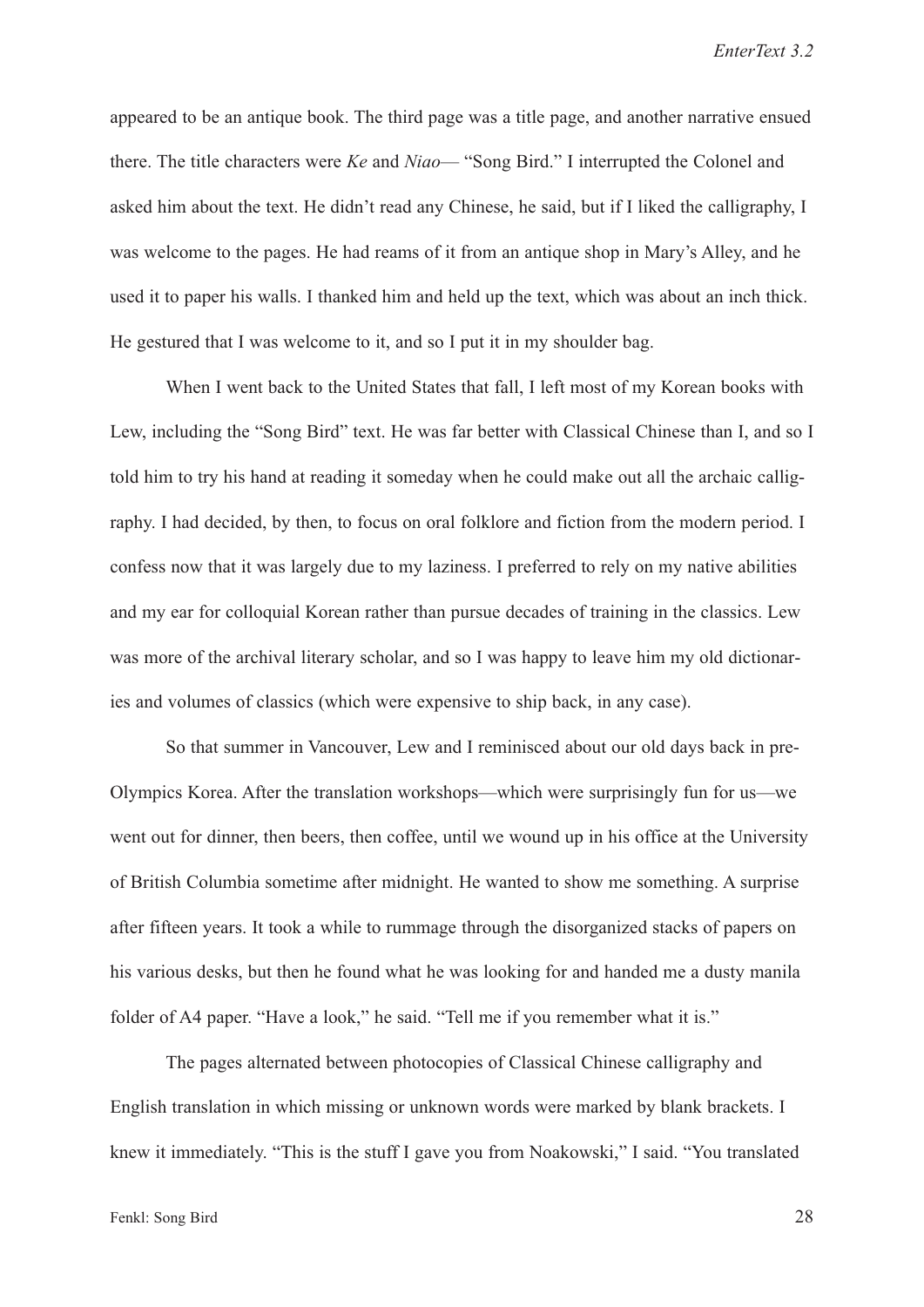it."

He nodded, sitting back in his swivel chair. "Read it and tell me what you think."

"Now?" I asked. It was nearly one in the morning and we had another workshop session to attend at nine.

Lew turned on his Mac. "It's not that long," he said. "Read it and tell me if you recognize it. You're the folklorist."

I cleared a stack of dictionaries from a chair and sat down to read "Song Bird." It took only a few pages before I had an odd feeling about the story. Even with the missing parts, which Lew had attempted to paraphrase in spots, I knew what it was. It was a variant of Hans Christian Andersen's nightingale story.

The surprise on my face must have been obvious, because Lew said, "Well? I know I heard this story somewhere, but I couldn't for the life of me remember."

"It's Hans Christian Andersen," I told him. "We found a Chinese translation of 'The Nightingale."

"Wasn't Andersen a nineteenth-century writer?"

"Yes," I said. "Most of his work was probably mid-eighteen-hundreds."

Lew handed me a sheet of paper that looked like a doctor's report. I squinted at it. "I had the paper dated," he said. "The ricepaper goes back at least three hundred years."

I suggested that perhaps it was old paper which someone had finally used in the nineteenth century. "The story is pretty close," I told him. "A Chinese emperor, an unearthly singer, a machine. The elements are mostly parallel from what I can see, though Andersen's is a bird and this one is a girl."

"The ink is just as old," said Lew. "Even accounting for the margin of error, the text goes back about three hundred years."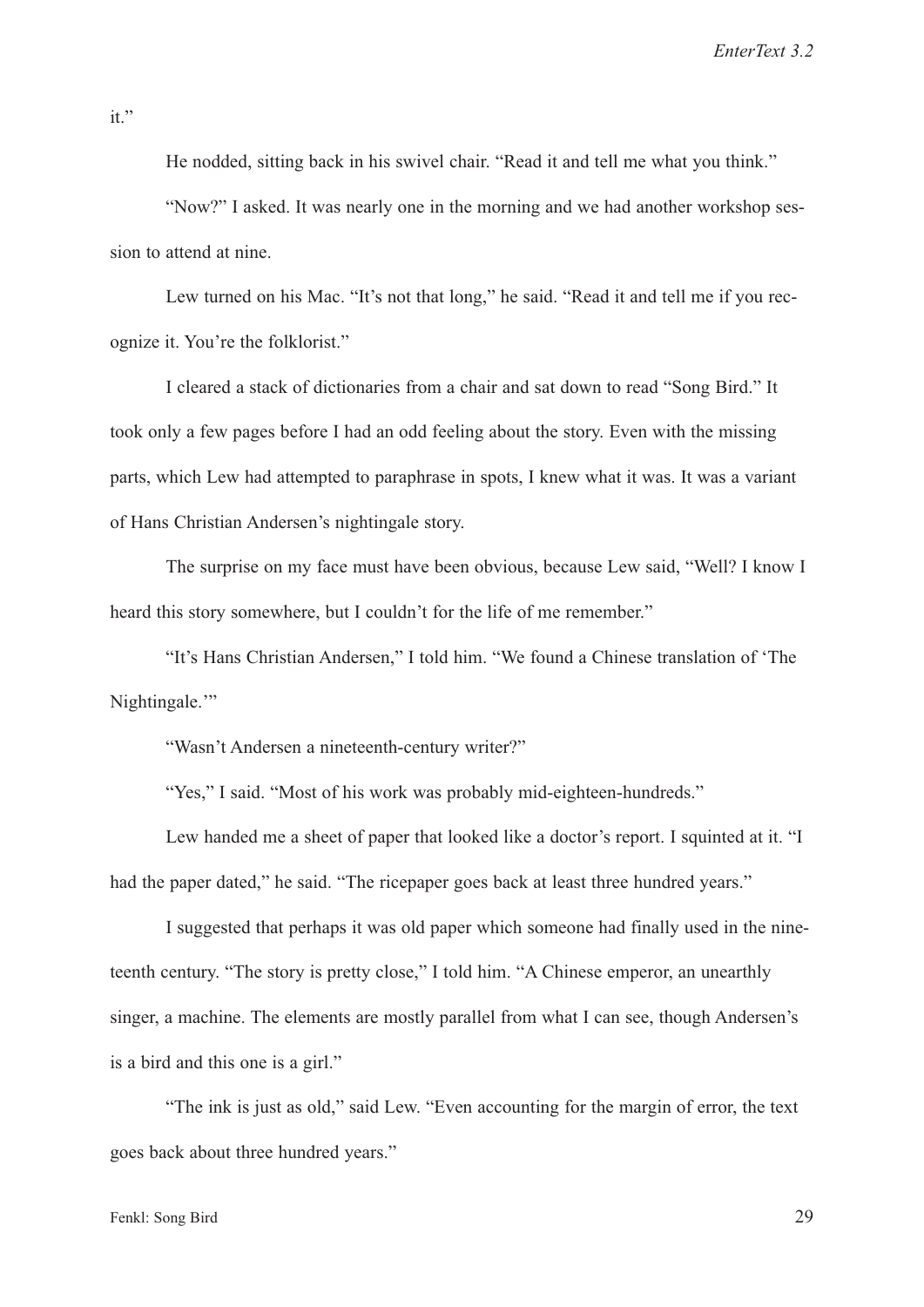"Then this is a pretty interesting discovery," I said. I had him access one of the e-texts of Andersen's work online, and we began to compare "Song Bird" to an English translation of "The Nightingale." The parallels were uncanny, but it soon became clear that what we had was an older Asian source for Andersen's story. Lew and I spent the remainder of the night and next day, sleepless, finishing the translation and ascertaining a probable history of the Chinese text.

After a visit to the UBC Asian collection, it was clear. "Song Bird" was a seventeenth-century Korean text contemporary to Kim Man-chung's Buddhist novel, The Nine Cloud Dream, but it was most likely a variation of a literary form called "Strange Tales" from the middle of the Chinese T'ang Dynasty, sometime in the eighth century. (The irony, or perhaps the synchronicity, did not escape us. I had gotten the pages from a descendant of James Gale, whose translations of Classical Korean texts included one of The Nine Cloud Dream, which he rendered as A Cloud Dream of the Nine.) Both my skills as a translator and my knowledge of Classical Chinese had improved since my graduate student days, and so I helped Lew put the finishing touches on his translation, working through the many blank brackets often by looking up the etymologies of the obscure characters in Korean Ok Pyon and in dictionaries of Chinese. I present our joint effort below.

If you do not know the Andersen story, read "Song Bird" simply as a fable written by a young seventeenth-century Confucian scholar to entertain an old master, perhaps to earn points on the free essay component of a civil service examination. (The author's identity is yet to be discovered.) If you know "The Nightingale," you will be surprised to discover that this earlier tale has a distinctly different message. How it eventually came to Andersen and why he chose to change the story, I have yet to ascertain, but while I go back to my research, which has accumulated into quite a stack of papers in my office here in New Paltz, perhaps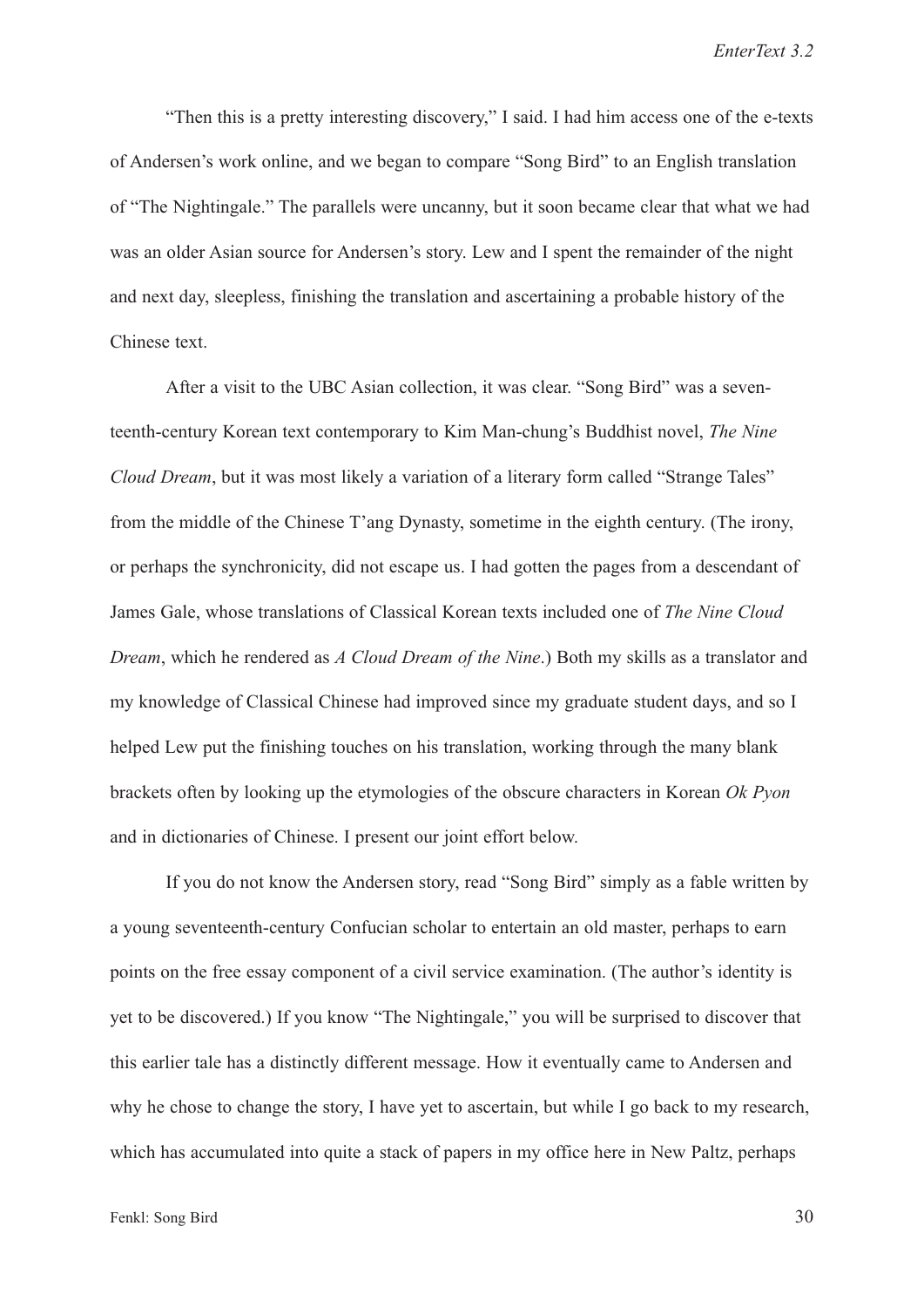you will discover the answer in the story itself.

Long ago, in the mythic times before the reign of the First Emperor Chin Shi Huang Ti, there lived another emperor, a great but cruel man whose name has been forgotten. His is the tale I tell you now, before I, too, forget; because then it will be entirely lost—forever—and no one will know the truth and the mystery of the fate that befell him.

•

This emperor's name is not known to us, for it has been destroyed from all documents and monuments, but it is rumoured that his surname was Wang, and it is from his name that we get our word for king. His palace was the most wondrous in all the world, greater than all the palaces of the past and greater, by far, than any that shall ever be. It was built of white alabaster and jade of many hues, its walls inlaid with precious and semiprecious stones. It was a place of such magnificence and delicacy that a visitor was wont to hold his breath for fear of breaking something (and the penalty for breaking anything in the Emperor's palace, as you know, was one's life, forfeited through the most hideous torture).

In the Emperor's garden one could see the rarest of flowers from the world's most exotic places, and to remind the viewer of their rarity, tiny bells of transparent gold were tied to them. And when one brushed the flowers even most gently, or even walked briskly past, the bells would tinkle melodiously, their pitches matched exactly to the colour and fragrance of the blossoms from which they hung. Everything in the Emperor's garden was unique and remarkable, and it stretched so far from east to west (to match the path of the sun) that even the Imperial Gardener himself had never seen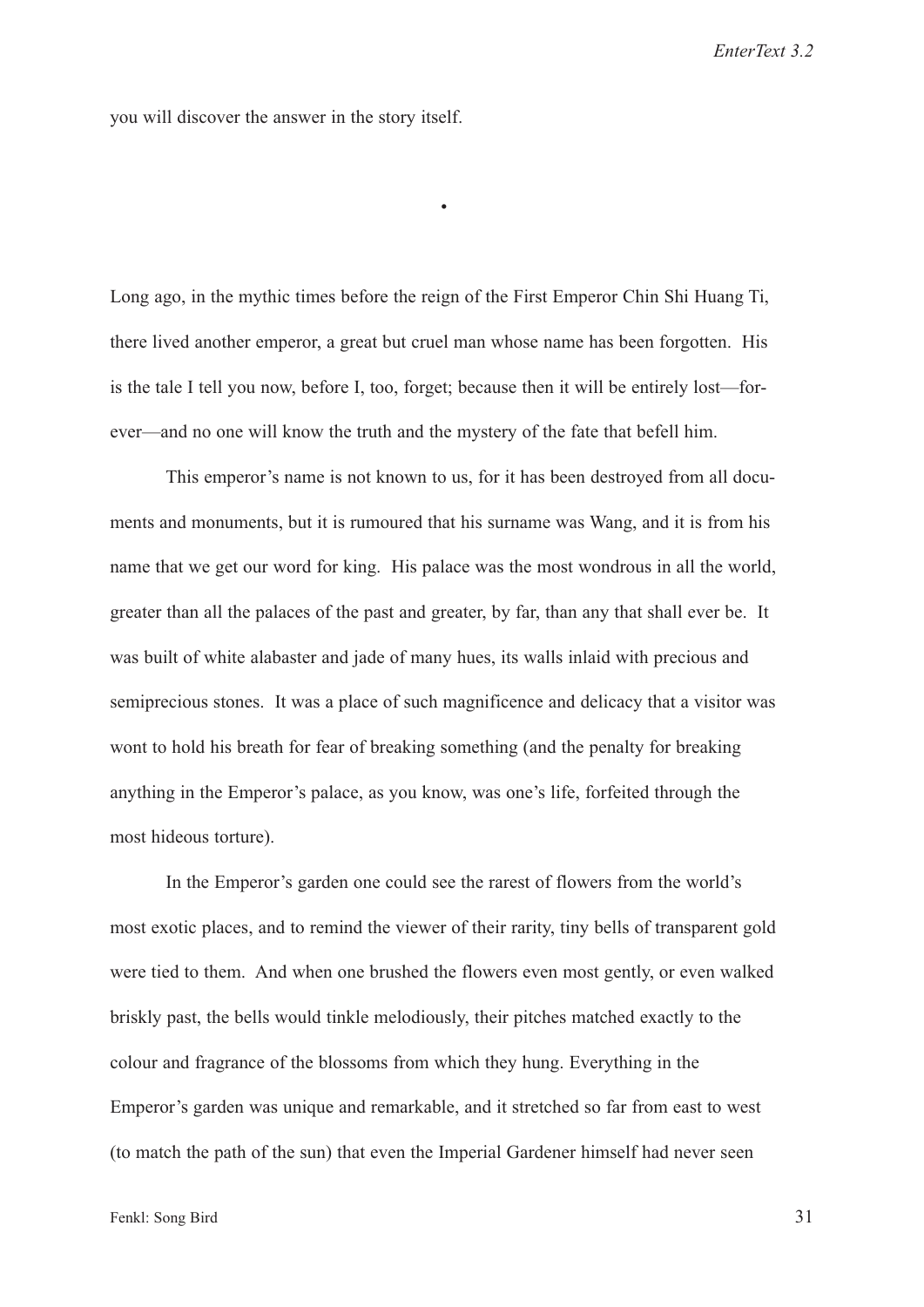the whole of it in all his lifetime.

Those members of the Emperor's court who were fortunate enough to have travelled to the limits of his garden knew that there was a great wood, full of tall and regal trees, that extended from there down to the sandy shore that bordered the realm of the Dragon King. In this great wood—it was rumoured—there lived a magical bird that sang in a human voice. So beautiful was its song that the great trading ships that sailed along the coast were often distracted and ran aground in the shallows; and their rescue was invariably delayed because the local sailors would all pause, putting off their work, to listen.

Even the fishermen, who worked day and night to feed the Emperor's court, would stop to listen; and sometimes in the evening when they sat, exhausted, to mend their nets, they would hear the song and be filled with a joy that gave them the energy to begin again the next day. "How beautiful!" they would exclaim. "How beautiful is the song of Ke-Niao!" And though they would hear the songs again and again, each time it seemed they were hearing Ke-Niao for the first time.

Envoys and ambassadors from across the world came to visit the Emperor's great city, his palace, and the gardens. But those who had come by sea and heard Ke-Niao's song declared it to be the most fabulous thing of all, and upon their return to their homes, they were full of her praise. And so it was that the scholars and historians and adventurers of distant lands wrote their weighty tomes in which they described what they knew of the Emperor's realm, and all of them singled out the song of Ke-Niao as its greatest wonder. Poets waxed sentimental and nostalgic about the ethereal song of the magical bird and memoirists all expressed, as their last wish, the hope to hear that song again.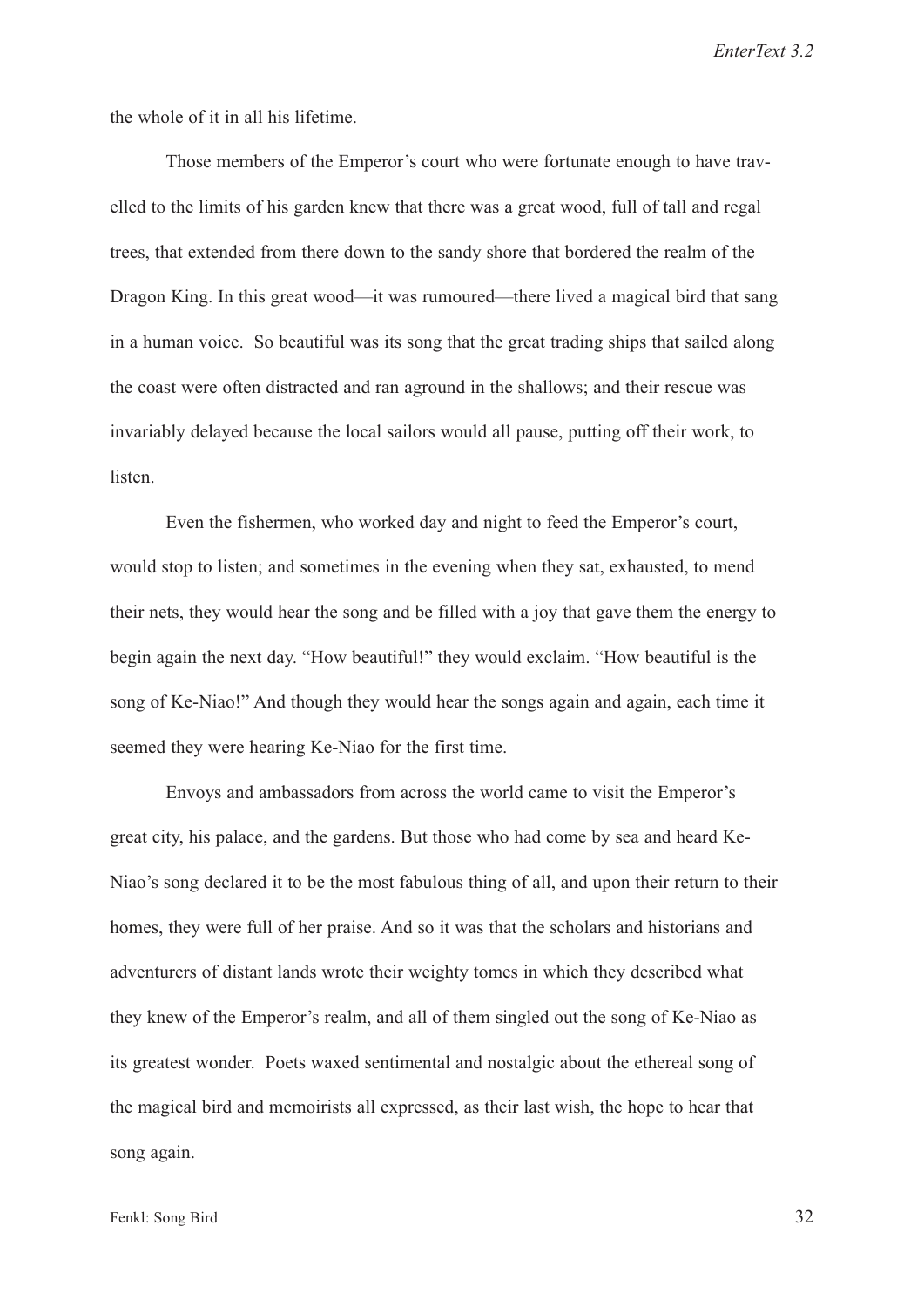It was only a matter of time before one of these foreign books was seen by the Emperor, for he was always suspicious and wanted to know what others thought of him. Early one morning, in his pavilion that overlooked a meander of the misty River Li, the Emperor happened upon a description of his land. It pleased him to no end to read such lavish praises heaped upon his city, his palace, and his gardens. But then he found a description of something of which he knew nothing, and he turned pale. "The magical melody of Ke-Niao, the mythic songbird known to sing in the voice of a maiden, is the most wondrous thing in the whole exotic and mysterious kingdom of Cathay," he read.

"What is this?!" shouted the Emperor. "How can there be such a thing in my empire and I not know of it?" Immediately, he flew into a rage and called together all the ministers of his High Council. And when they were gathered beneath his throne, trembling with fear, he said to them: "I have read in a foreign book that there is a magical bird in  $mv$  domain. It's song is said to be the most wondrous thing in the world, and yet I have never heard of it. Why have I never been told of it? And why is it that I, of all mortal men, have never heard it?"

"I have never heard of such a bird," said the Chief Minister. "There has never been word of such a thing during all my time in your court, your Excellency."

"It is my wish that the bird sing for me this evening," said the Emperor. "If a foreign barbarian can describe this bird and know of it more intimately than I, the Emperor, then it should be easily found."

"If such a bird exists, then I shall find it, your Excellency."

"Indeed, you shall find it," said the Emperor. "Or you shall face my displeasure." And he dismissed his High Council.

Where was this magical bird to be found? The Chief Minister suddenly realized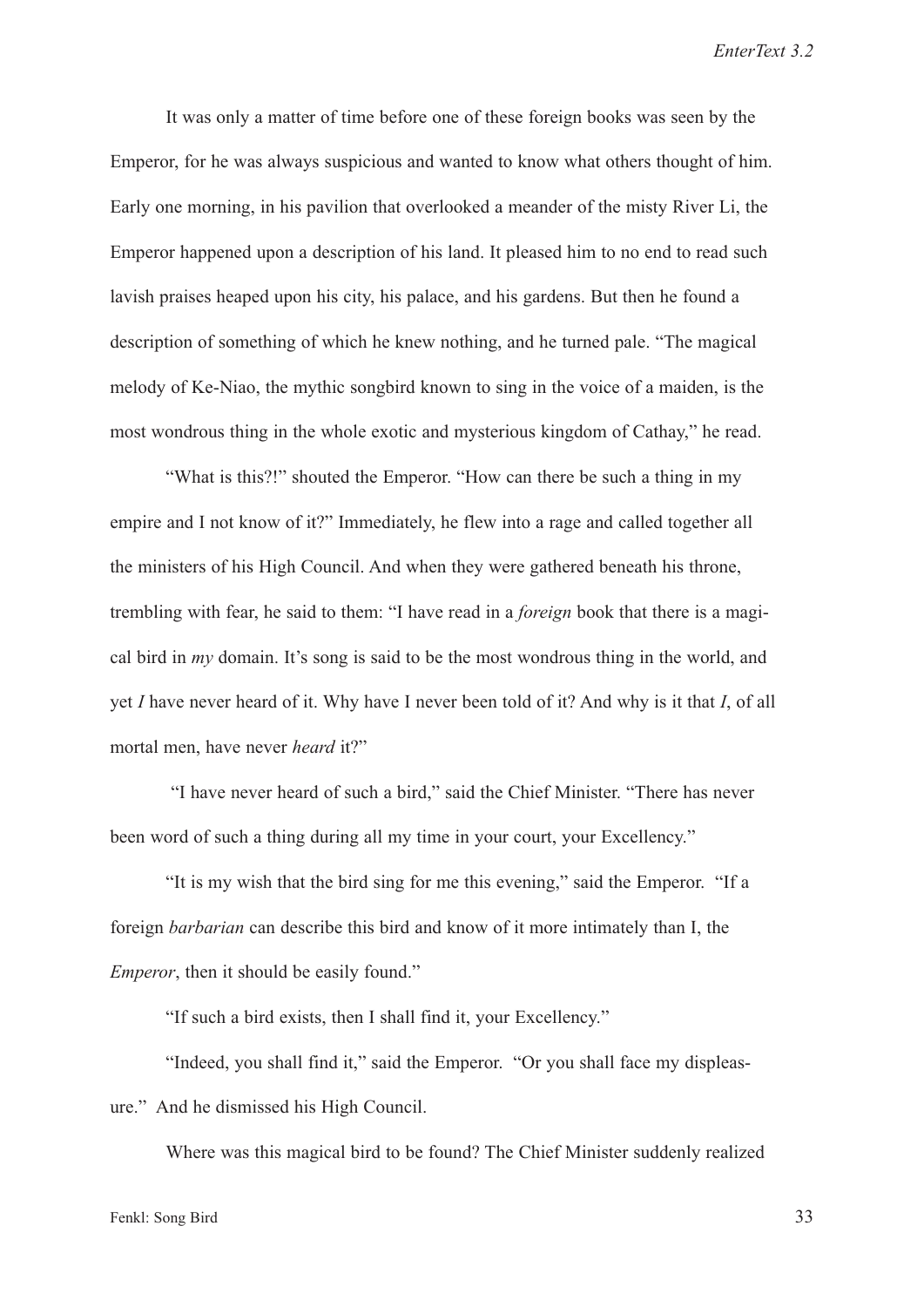he was all alone, for all the others had fled at their first opportunity, not wanting to share his profound burden. The Chief Minister ran through the gleaming halls of the palace calling upon anyone who might listen to him, but the few souls he found to question had never heard of such a bird. So in his desperation he visited the Temple of Arcane Wisdom, where he sought out the High Zoomancer, and he demeaned himself by asking advice.

"Do not think me ignorant, for I am the Chief Minister chosen for my vast knowledge," he said to the Zoomancer. "But I must find what seems to be a mythic bird called a Ke-Niao. Perhaps you could tell me where one is to be found nearby?"

The Zoomancer grimaced in what appeared to be pain. "Please excuse my limited knowledge, but Ke-Niao means 'songbird,' and the name can thus refer to any of a thousand species and their many particular permutations. Perhaps if you could tell me which particular songbird you seek, most noble Chief Minister?"

"Pah!" said the Chief Minister. And now fortified with this bit of zoological knowledge, he returned to the Emperor and told him the account must be a fiction invented, no doubt, by a foreign barbarian to add colour to his description of their glorious empire. "Your Excellency," he said, "the Great Sage once said one must not believe everything one sees, and even less those things seen in the pages of books."

"The book from which I read," hissed the Emperor, "was delivered to me by one of my best spies. It was stolen from the great library of Alexandria, where all knowledge is said to abide, and therefore it cannot be a false account." He summarily dismissed the Chief Minister to endure a torture known as the Thousand Kowtows upon the Mat of Shards, and he announced to the others, "It is my intention to hear this Ke-Niao tonight. If she does not appear and sing for me, I shall have the lot of you pickled in brine at the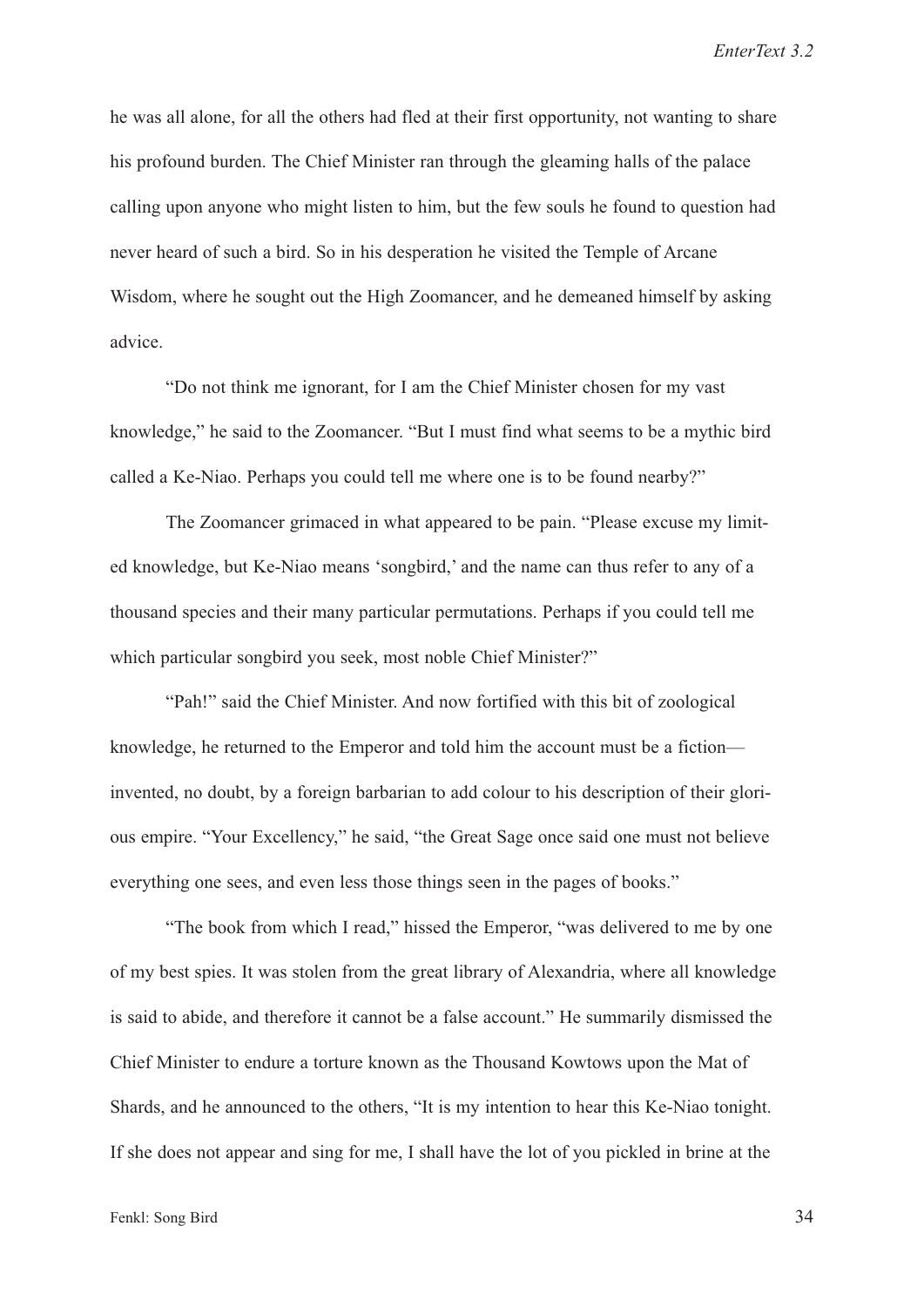end of the evening."

"Your Excellency," the ministers said in unison, kowtowing until their heads touched the cold, polished stone of the floor. And they dispersed to all corners of the palace, running up and down stairs from pavilion to pavilion inquiring about the mysterious bird known as Ke-Niao. Not one of them met with success, and as the day drew on the ministers began to straggle back to loiter hopelessly in the courtyard, waiting for their terrible fates.

But at last one of the ministers—an old man beyond despair—happened to ask the orphan boy who swept the courtyard.

"Oh, I have heard Ke-Niao," said the boy, too simple-minded even to speak in honorifics. "In fact, I know her quite well."

"What?" said the minister. "How is it that you can know a thing of which no one in the Emperor's court has heard?" But the other ministers had already gathered around, and they said, "Tell us! Tell us! Is this the Ke-Niao that sings with the voice of a maiden?"

The boy was afraid now, and he cast his eyes down. "Yes, she can sing, and the most wonderful songs," he said. "When I am done sweeping the courtyard at night, I return to the fishing village by the edge of the great wood. That is where I live. My father was lost at sea and my mother died of a broken heart waiting for his return."

"Enough about you!" said a young minister. "We want to hear what you know of Ke-Niao."

The boy fell to his knees in fear and mumbled apologies into the paving stones. "Come," said the old minister, lifting him. "Tell us about Ke-Niao as you will." "I am so tired when I return to the village. So tired and hungry, that I must stop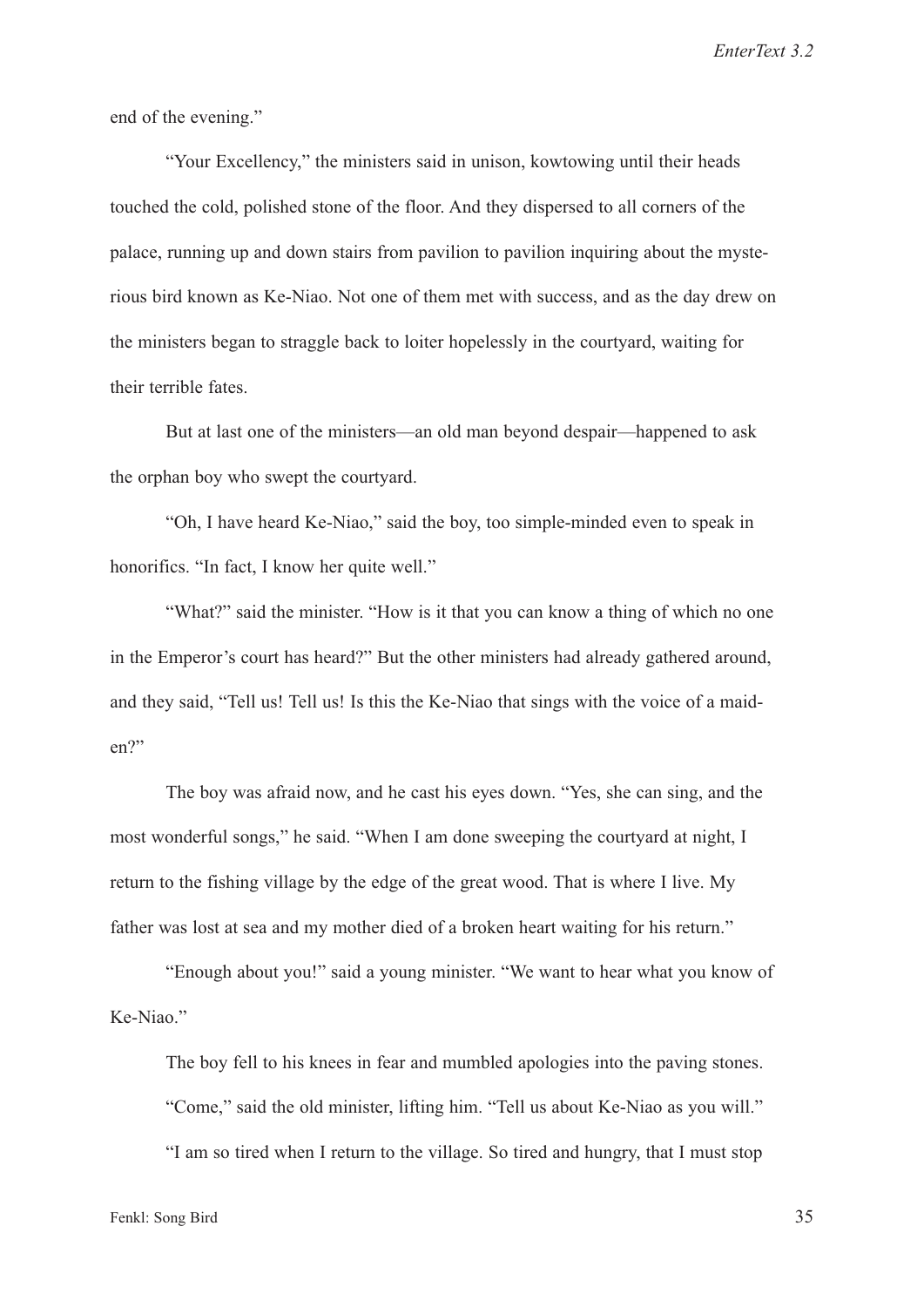halfway and rest by the edge of the wood. On the nights when Ke-Niao sings, I listen to her song and tears come to my eyes…," the boy began to cry, "…because then I remember the lullabies my mother used to sing, and it is as if she is embracing me again."

"Boy," said the High Minister, "if you take us to Ke-Niao, I will post you to the imperial kitchen as a food taster, and you shall never be tired or hungry again as long as you live. Take us to her so I may invite her to sing this evening in the palace."

So the boy led the minister to the edge of the wood where Ke-Niao sang, and the others followed behind. As the procession reached the edge of the great garden, they heard a faint chanting.

"Ah," said a junior minister, "we have found her already! What wonderful singing—I have certainly heard it before."

"No, that is the chant of the Emperor's gardeners weeding," said the boy. "We have still a long way to go."

After a while, when the ministers were growing tired and complained about their shoes (which were made for the paved court, and not for walking upon a trail), they heard a faint melody.

"Beautiful," said the junior minister again. "Now I hear her. Surely that is the voice of an enchanted maiden."

"No, that is the sound of girls singing at a village well," said the boy. "We have still farther to go."

Soon the ministers were all grumbling about the pains in their feet and the aches in their backs. Several of them removed their tight shoes and swooned at the sight of blisters on their delicate toes. Presently they heard a woman's voice resounding softly among the trees, and the junior minister leapt up, declaring, "Surely, this is she! How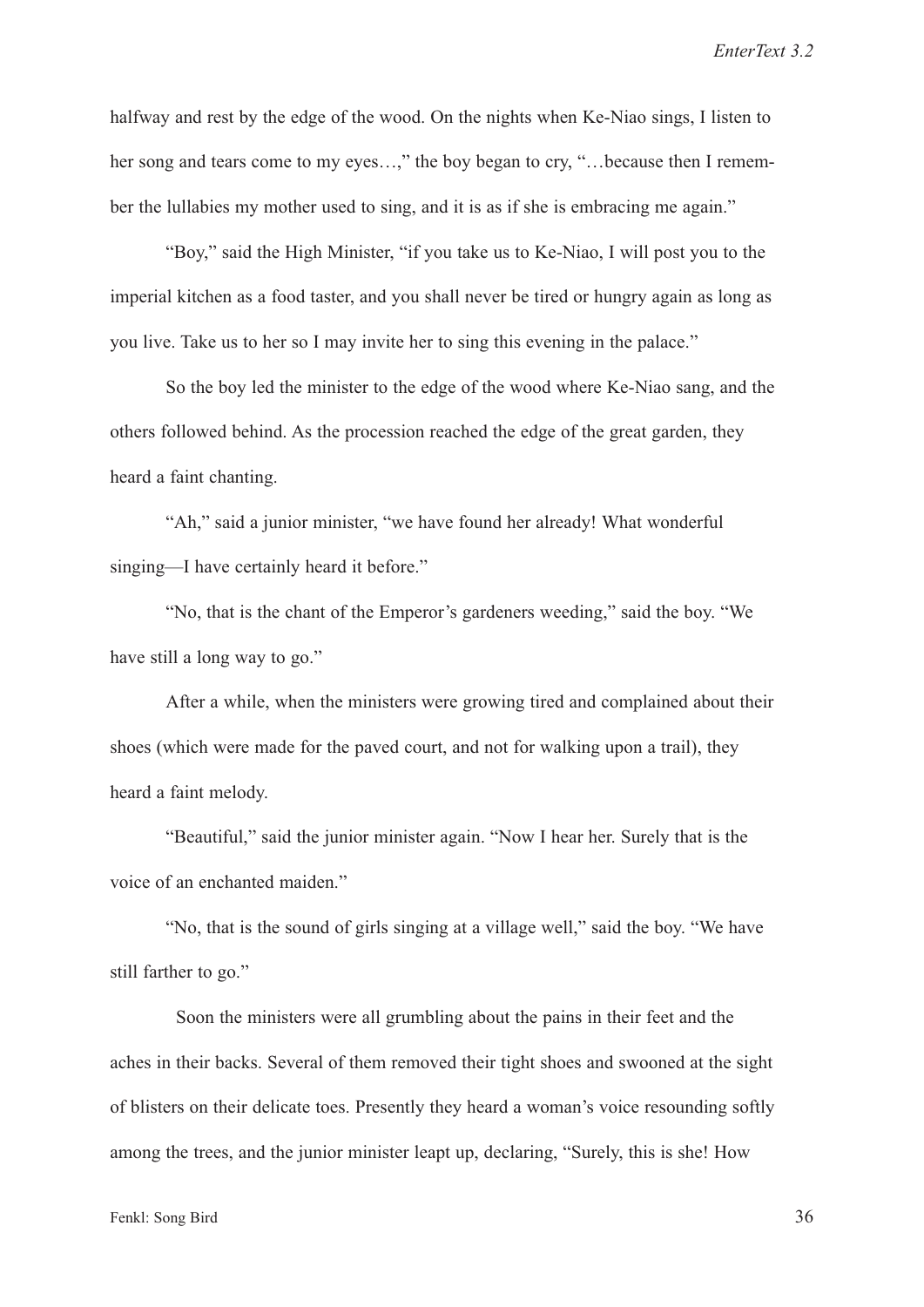can a mortal man resist such enchanting music?"

"No," said the boy, "that is a woodcutter's wife singing for her husband's safe return."

By now the ministers were moaning and groaning, complaining that they could walk no farther. They began to doubt the boy's story; they sent one of their company back to fetch palanquins for their return. As they paused to rest, many of their number declaring that they could not rise again, they heard a clear melody echoing through the wood. It caused them to lift their eyes upward, to rise, to look about. In a short while even the oldest of the ministers was standing, full of energy and an unmistakable joy. The usual downward turn of their mouths had transformed into expressions of peace, and in some of them—most incredibly—into smiles. There was no doubt that what they all heard was the song of Ke-Niao.

"Look, there she is," said the boy. "There," he said, and pointed to her when the ministers looked about in confusion.

It was not a magical bird, as the ministers had expected and hoped to see. Ke-Niao was not a bird at all, but a young girl perched upon a rock in the middle of the stream, and she was washing a load of laundry as she sang.

"Can it be?" said the High Minister, "I never imagined she would be a peasant girl. Surely, she is a heavenly fairy in disguise."

"The magical bird must have taken this form to trick us," said a younger minister. "We must call the High Priest to capture her."

But it was soon clear to all that the magical voice was that of the girl. "Ke-Niao," called the boy, "the Emperor wants you to sing for him!"

"Oh, that gives me great joy," said the girl, and she began another verse that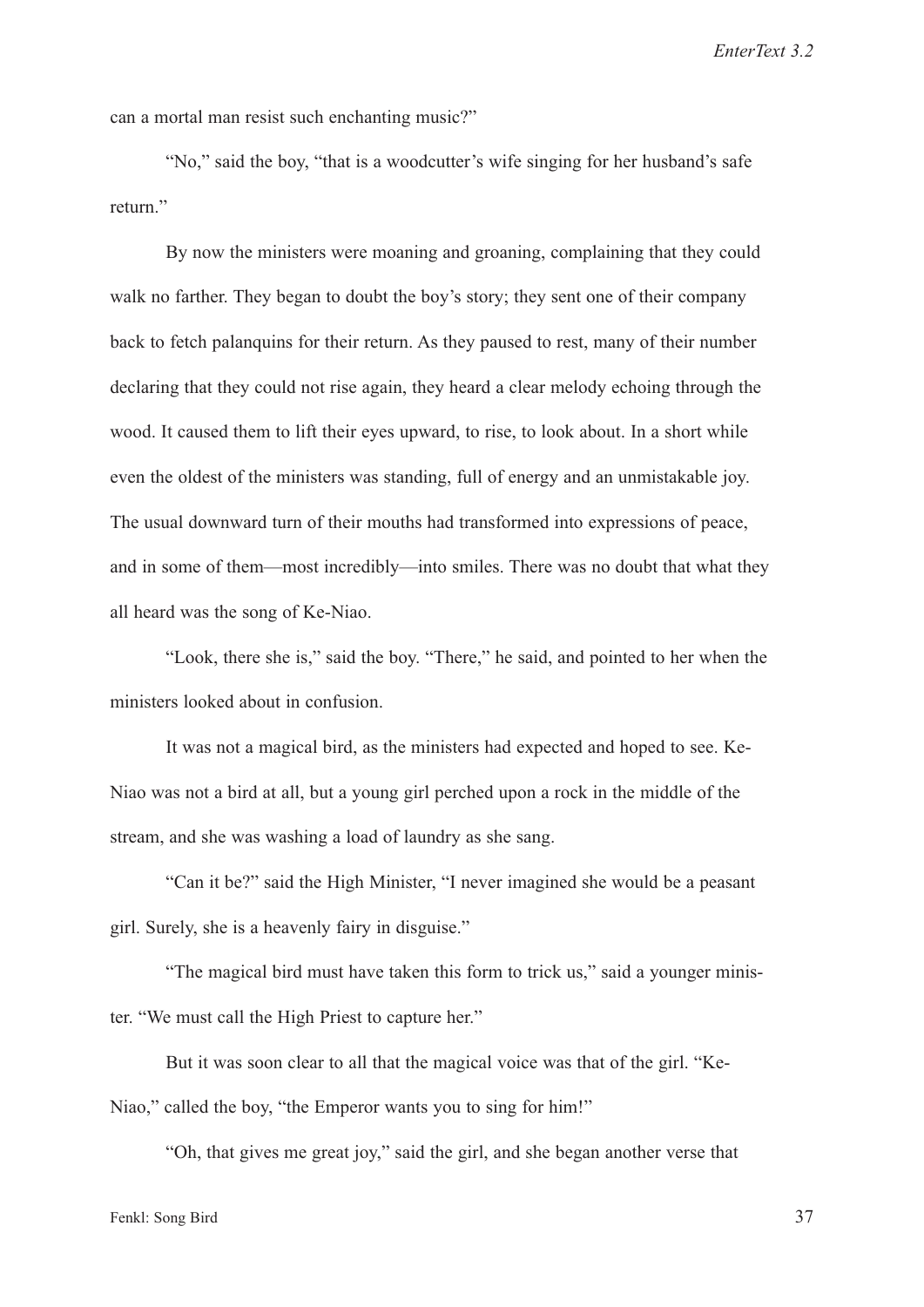caused the ministers to listen, dumbfounded.

"More beautiful than the sound of the golden glass bells," said the High Minister, when he was again able to speak. "How is it we have never heard of her before? She will be a great success at court if we but change her homely appearance."



Illustration by W. Heath Robinson for Hans Christian Andersen's "The Nightingale" (Constable, 1913)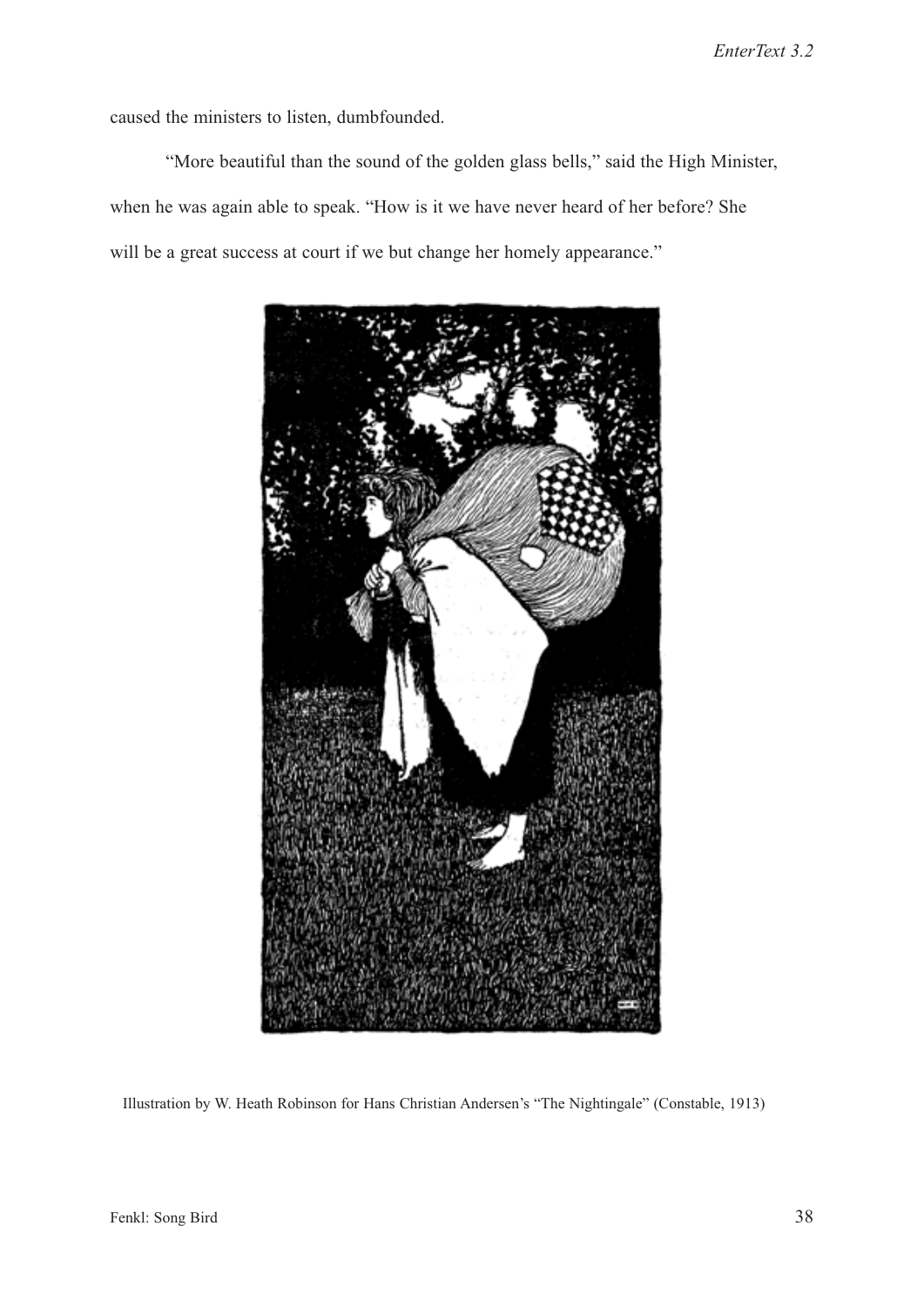"Shall I sing once more for you, dear Emperor?" asked Ke-Niao. So innocent was she, that she believed herself to be in his presence.

"Sweet little girl," said the High Minister, "do not be deceived by our regal appearance. We are to the Emperor as the stars are to the sun. I have the great pleasure of inviting you to the palace this evening, where you will gain his favour with your most excellent song."

"But if the Emperor is like the sun, then my song is best sung for him here in the wood," said Ke-Niao. But still, much to the relief of the ministers, she came willingly when she heard it was the Emperor's wish.

That evening in the palace, the walls and floors of polished alabaster and marble glowed in the light of ten thousand lamps that burned only the smokeless oil of purest pine nuts. The most exquisite flowers of the Emperor's garden, with their tiny bells of transparent gold, decorated the corridors; with all the rushing to and fro in the court, their music was so loud that one could hardly be heard to speak.

In the centre of the great hall, an elegant screen had been constructed for Ke-Niao; it was made to look like a spring pavilion, and the skill of the imperial carpenters was so great that one's eye was tricked into believing it was a real pavilion in the distance, though it was only a small imitation. Ke-Niao was to sit behind this screen before a bright lantern so that her silhouette would be cast upon the paper panels. In that way could her voice be heard without its elegance being marred by her humble appearance.

All the members of the imperial court were present, all dressed in their splendid formal gowns of embroidered silk, and the orphan boy who swept the courtyard stood by the door, for he was now an apprentice to the food taster. Every eye was turned to the small pavilion in the centre of the courtyard when the Emperor nodded to the Grand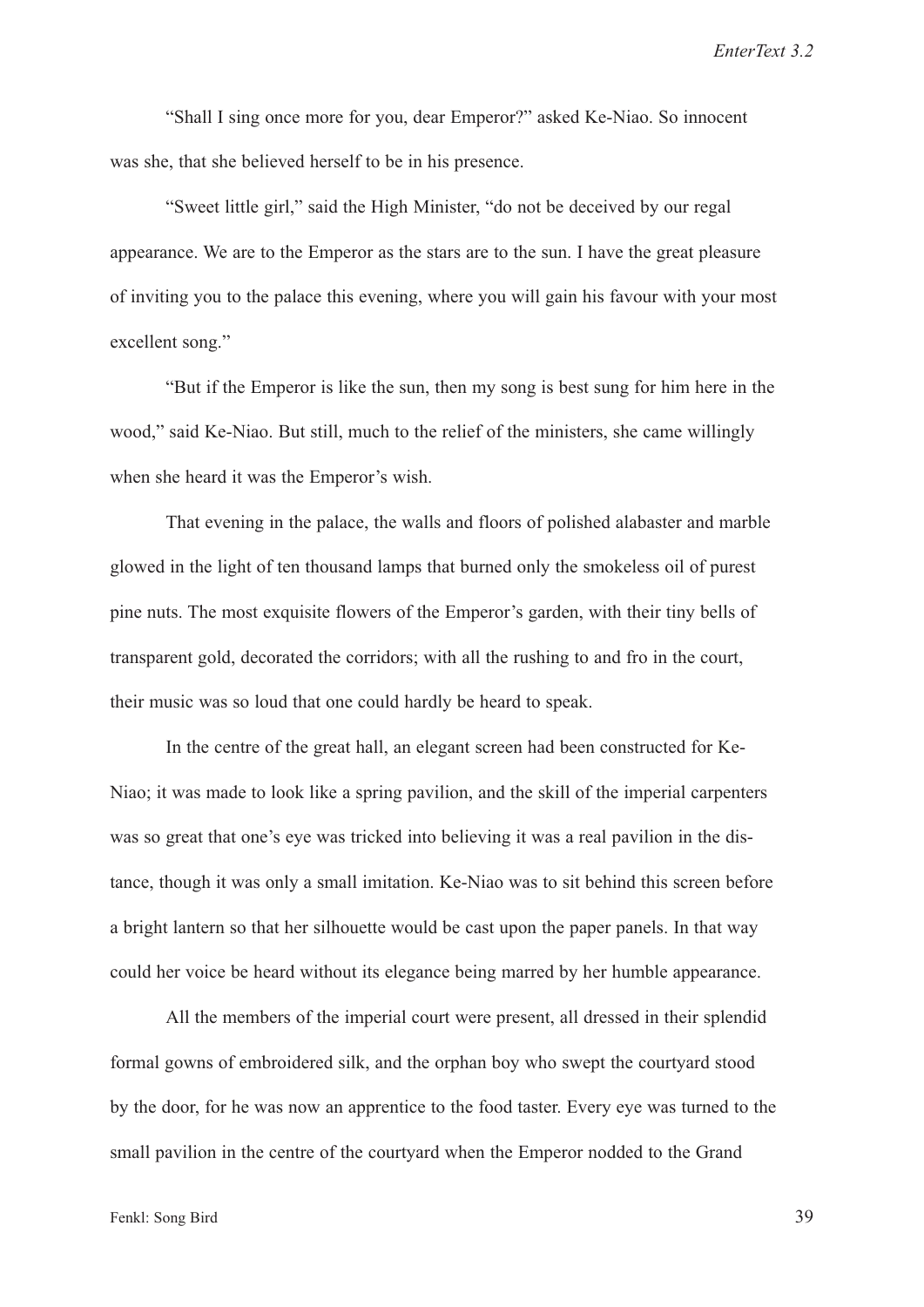Master of Court Music. A command was whispered behind the screen, the silhouette moved, and an ethereal sound suddenly filled the room. It was a voice, so sweet and yet so sad that its first notes brought tears to the Emperor's eyes. Ke-Niao sang the Ballad of Longing for Home, her silhouette gesturing plaintively, and soon there was not a dry eye in the palace.

And then, when all were ready to bear their poignant melancholy, she sang another ballad that touched their hearts and filled them with a brilliant joy. The Emperor was so delighted that he forgot his initial displeasure (for he had hoped she would be a magical bird), and he declared that Ke-Niao should choose a jewel from among his personal treasures. "You may wear it around your neck to show that you have earned my favour," he said, but she declined the honour with thanks.

"I have seen the Emperor's tears," said Ke-Niao, "and that is my richest reward, for I am told they are rarer than the rarest jewels in all of Cathay." And then she sang again, more enchantingly than ever.

Indeed, Ke-Niao's visit was a most resounding success. She was now to remain at court, to have her own quarters, with liberty to go out twice during the day and once during the evening. Twelve servants were appointed to attend to her every need, and they followed her everywhere as if they were bound to her by threads of silk. There was no pleasure in this confinement, no matter how regal it appeared, for Ke-Niao was not permitted to return home; her family, being lowly peasants, were barred from the palace gates.

Everyone in the capital spoke of the wondrous Ke-Niao, and when two people met, one would say "Ke" and the other would say "Niao" and they understood what was meant, for there was no other topic of conversation. Even the children of peasants were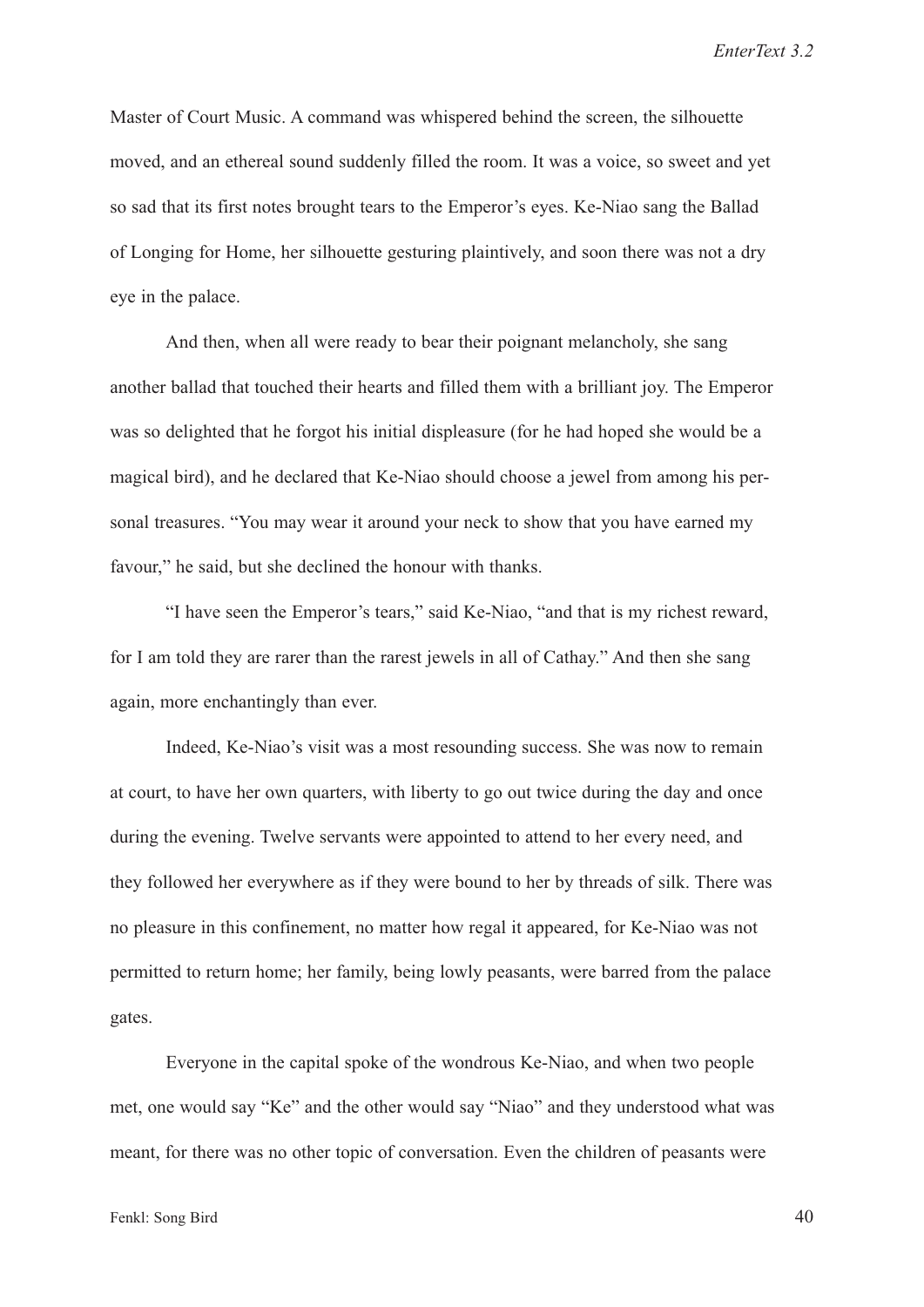named after her, though there was little likelihood that they would ever sing a graceful note.

Then, one day, the Emperor received a large casket on which was written, "The Songbird Mechanism."

"Here is no doubt a multi-volume account that ventures an explication of our celebrated Ke-Niao," said the Emperor. But instead of learned books, there was a work of artifice contained in the casket, a mechanical mannequin made to look like the living Ke-Niao, but covered all over with diamonds, rubies, and sapphires. Round its neck hung a ribbon of gold foil on which was written, "From the King of Babylon, a humble gift to the Emperor of Great Cathay."

The Emperor's artificers followed the enclosed directions: they filled the accompanying jar with a solution of pungent rice vinegar, and then, waiting forty-five degrees on the intervals of the celestial clock, they uncoiled the two sheathed wires from the top of the jar and attached them to the two small spheres of gold on the mannequin's base one yin, the other yang—being sure that the wires did not touch each other. Then they called upon the real Ke-Niao, and under the Music Master's direction, they instructed her to sing the Emperor's favorite ballad, directing her sweet voice precisely midway between the mannequin's upraised silver mesh palms.

And it was done. When the High Artificer pulled the red lever, the mannequin swayed its torso and its arms as if it were alive, and a sweet voice issued from its breast as if Ke-Niao herself were singing. But the mannequin could be made to sing most softly—at a whisper for the Emperor's sole pleasure—or it could be made to sing so loudly that the whole palace could hear without gathering in the main courtyard; all this at the turn of a metal knob or the pull of a coloured lever. The mannequin's greatest advantage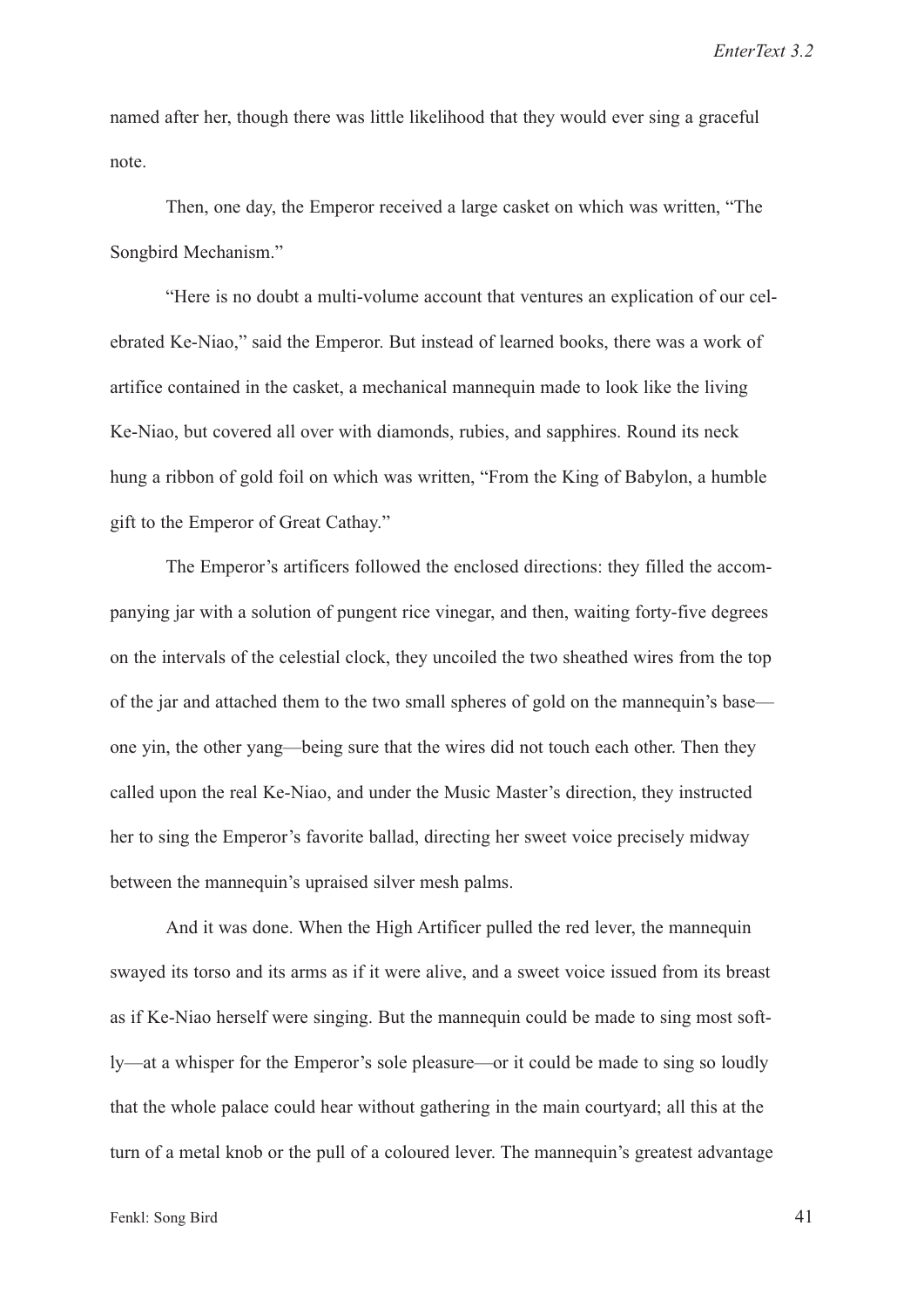was that it could sing the same ballad again and again, in precisely the same way, without tiring or changing its inflection because of a mood or a vagary of thought. And furthermore, it was a remarkable work of art, beautiful to regard and admire, unlike the girl whose humble looks had to be hidden behind the paper screen. In a short while, the Emperor much preferred the mannequin.

"Marvellous!" exclaimed all who saw it. The envoy who had brought the mannequin was sent back with a caravan of gold and seven imperial engineers to advise the King of Babylon on the construction of his great tower.

"Surely, they must sing together," said the members of the imperial court, "for what a duet it would make." But they did not get on well, for Ke-Niao sang in her own way, each rendition different, though it might be the same tune, while the mannequin could only sing the same single tune again and again in exactly the same way.

"That is not a fault," said the Master of Music. "It is quite superior, for the mannequin's song endures and preserves the timelessness of a melody which the girl alters with each rendition." Of course, he did not mention the fact that the mannequin's song had been sung first by Ke-Niao. And the people did not care, for the mannequin was so much prettier to look at: it sparkled and shimmered when it moved its mechanical limbs. No one noticed that its lips did not move (or perhaps they did not point out that flaw for fear of the Emperor's displeasure).

One hundred and forty-four times did the mannequin sing the same tune without growing tired; and the people would gladly have heard it again, but the Emperor said the living Ke-Niao should sing the song as well so that all could attest to the superiority of the mannequin.

But where was Ke-Niao? No one had noticed her when she climbed out of an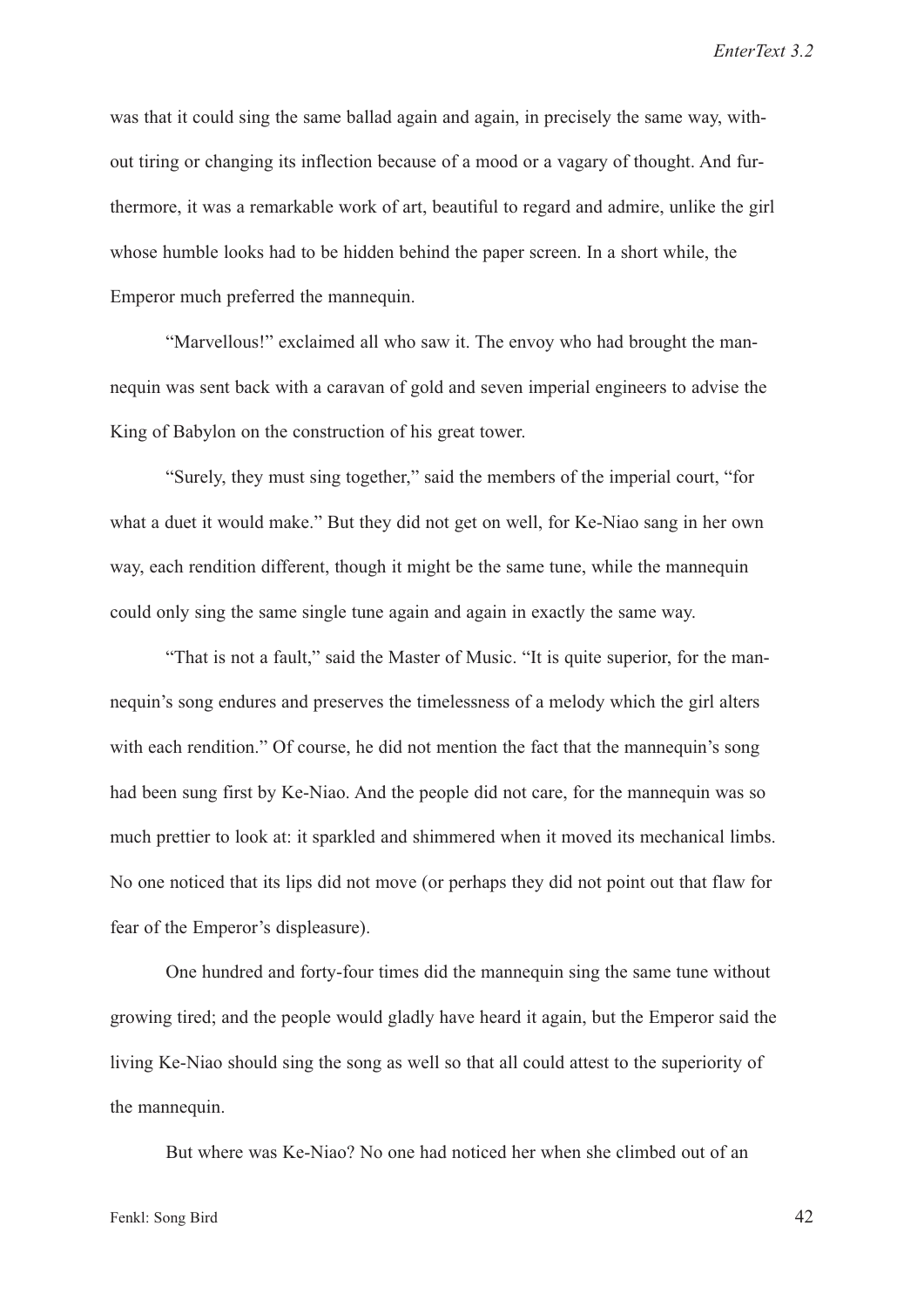open window and returned to her home at the edge of the great wood.

"What uncivil conduct," the Emperor said when her flight had been discovered; and all the ministers of the court blamed her, saying she was a very ungrateful creature.

"But we have the better singer, after all," said a junior minister. "What need have we for the homely girl?" And they all listened to the song again, though it was now the one hundred and forty-fifth time (and even then they had not learnt it by heart, for it was a most difficult ballad).

Now the Master of Music heaped more and higher praise upon the mechanical Ke-Niao. "You must understand, your Excellency, that with a real singer we can never tell what is going to be sung, but with this machine everything is known beforehand. And unlike a voice from the human apparatus, this one may be interrupted at any moment, thus allowing us to observe the fine transformations of tone within a single note. No human voice can match the elegance of the mechanism." And the Emperor was pleased.

"Our thoughts match those exactly," said all the ministers, and then the Master of Music received permission to exhibit the mannequin to the public on the next festival day, and the Emperor commanded that they should be present to hear it sing. When they heard it they were like people intoxicated. They all praised it lavishly and kowtowed in its honour, but a poor fisherman, who had heard the real Ke-Niao, said, "It sings prettily enough, and the melodies are all alike, yet there seems something wanting. I cannot say exactly what."

And after this, Ke-Niao was found in her village and sent to the dungeons, though the Emperor spared her the usual tortures in an unexpected gesture of mercy. The miniature pavilion behind which Ke-Niao had performed was left in one corner of the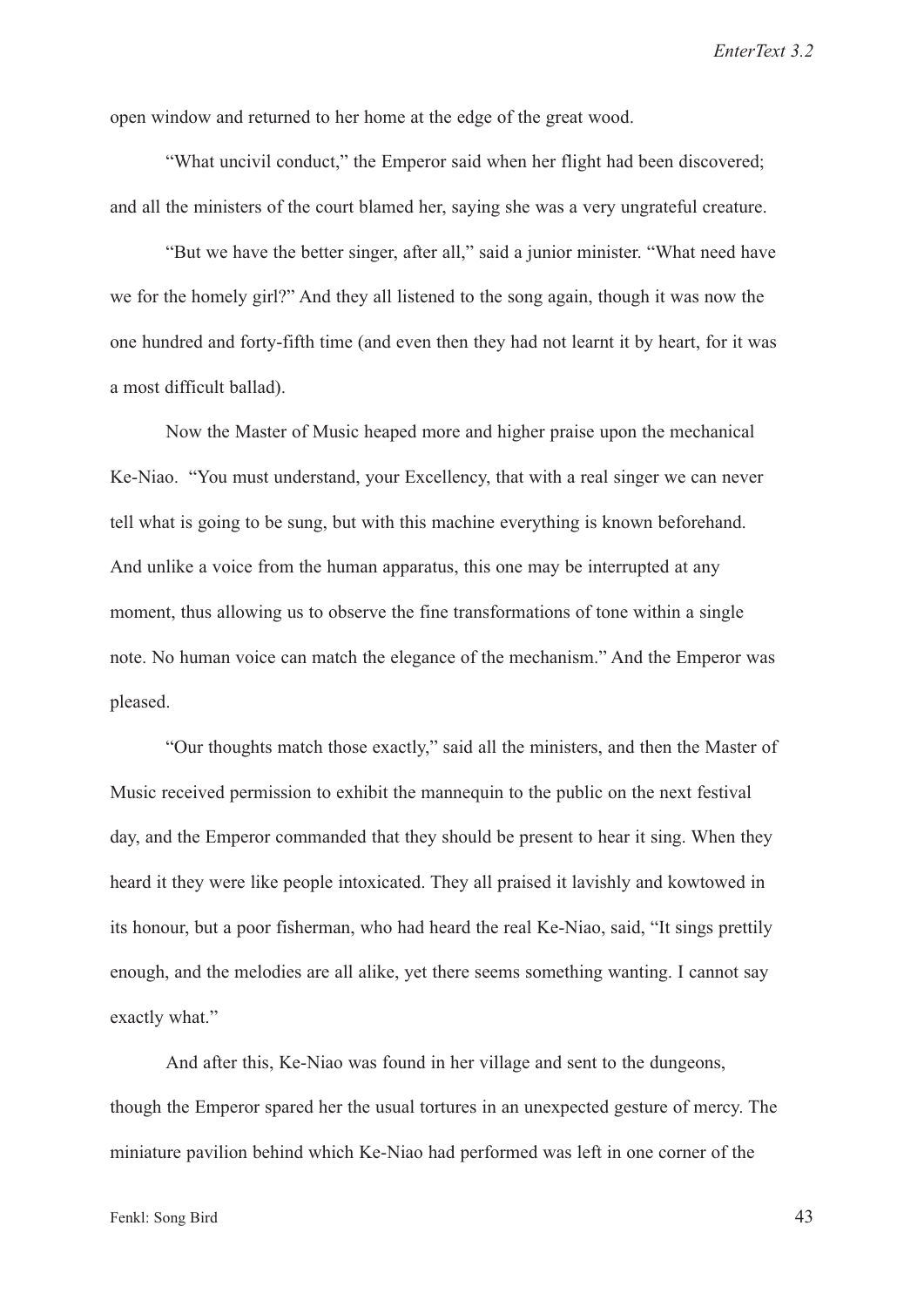Emperor's sleeping chamber, but the mannequin was placed on silk cushions and all the gifts of gold and jewels that Ke-Niao had received were arranged in decorative piles around it. Soon it was given the official title "Tai Ke-Niao Chi," which means "The Great Mechanical Songbird," and because he had decided the whole court must hear its songs each day, the Emperor had it moved to an elaborate pedestal of white jade to the left of his throne. (That was the side from which he listened best; for common folk the left side is the side of the heart, but it is said the Emperor lacked that most human of organs.)

The Grand Master of Court Music composed a learned work about the Tai Ke-Niao Chi, which was full of the most obscure allusions to mathematics and cosmology, and yet all the court claimed to have read it and understood it for fear of annoying the Emperor. But when the Emperor himself examined the book and found it too obscure, he threw the Grand Master of Court Music into the dungeon to endure a torture called "Small Dragon Penetrates the Membrane of Sound." Though it is said to be a painless torture, all who suffer it go mad from the unbearable itching within the brain (and they are said to have the most hideous appearance afterward, from self-inflicted gouges upon their features).

So twelve months passed, and the Emperor, his court, and all of Cathay knew every minuscule turn of the mannequin's song; and now, for some reason, it did not please them quite so much. When the Emperor learned that the common folk in the streets could sing the ballad as well as he, a foul mood came over him and he ordered the public performances to stop at once. It was most disconcerting.

One evening, as the Tai Ke-Niao Chi was singing its song for the four hundred and forty-fourth time and the Emperor lay in his bed listening, something went terribly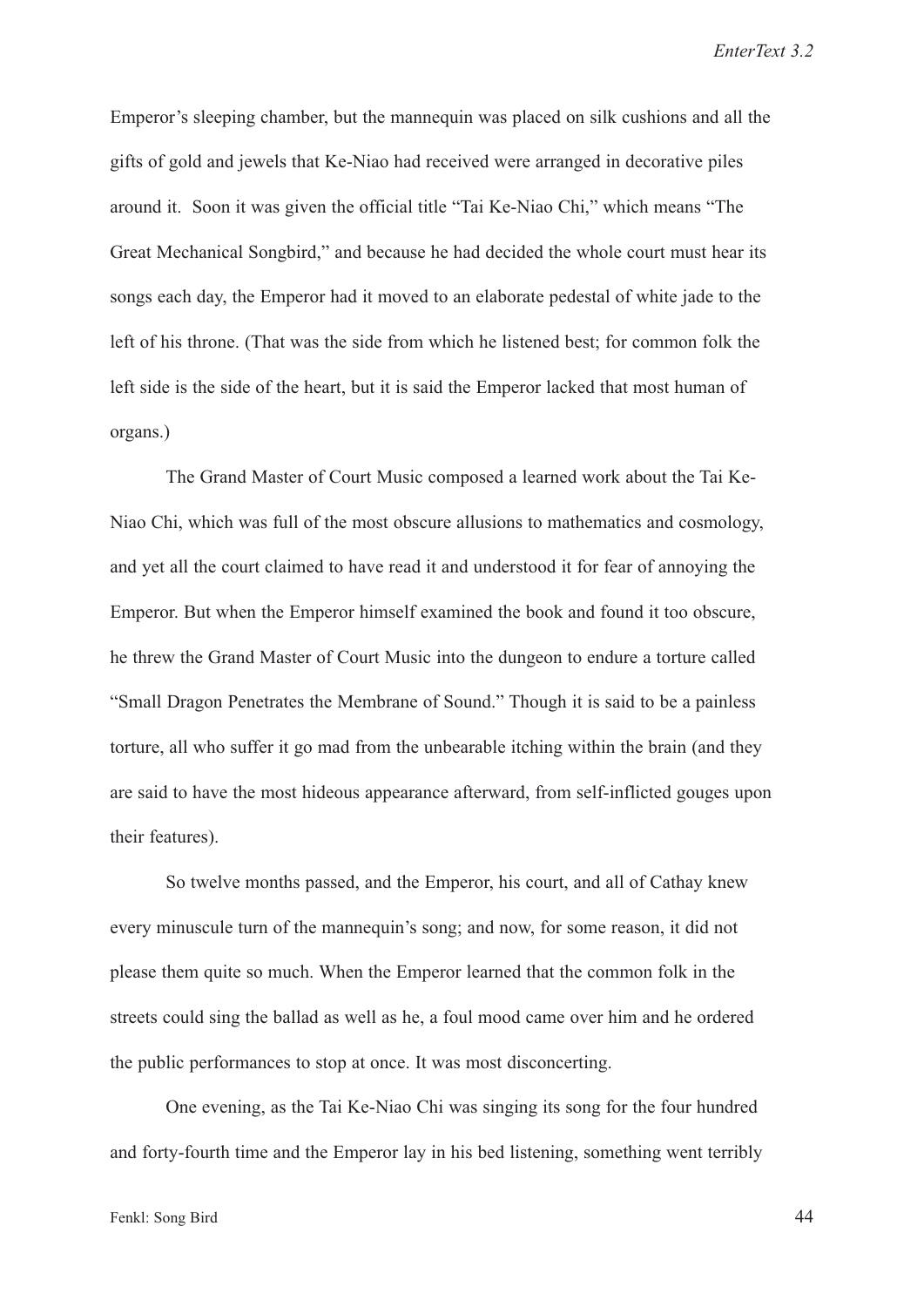amiss.

Something inside the mannequin snapped, and the beautiful voice suddenly ceased. What could be heard then was a rhythmic slapping which sounded, to the Emperor, like the whipping wheel used in the torture of Ten Thousand Lashes. The Emperor immediately sprang out of bed and called for his physician, but what could a physician do for a machine? They sent for the High Artificer who, after a great deal of mumbling and examination, made the mannequin sing again, but only through the workings of a crude hand crank. And one could hardly call the strange sounds that issued from the repaired Tai Ke-Niao Chi a song—though the tune was recognisable, the words slurred and chirped and warbled like a collection of strange birds mimicking a girl's voice.

The High Artificer explained that a vital part of the mechanism had broken from overuse, and that many other gears and wheels were worn beyond repair. The Tai Ke-Niao Chi must be used only sparingly—and very carefully—he said, if it was to work at all. He suggested that it be played only on special public occasions, and then he quickly retired to his quarters and took his own life, for he knew it was only a matter of time before the Emperor would find fault with him and order him to the dungeons.

Now there was great sorrow in Cathay, as the Tai Ke-Niao Chi was only allowed to play once a year; and even that was dangerous for the workings inside it. But the Emperor purged the court of all Masters of Music, and he declared that the mannequin's song was as good as ever. No one dared contradict him.

Four years passed, and calamities came upon the land: earthquakes, floods, famine, one after the other, until finally the ominous sign of the comet appeared. Having thus lost the Mandate of Heaven, the Emperor grew sick and now he lay so ill that he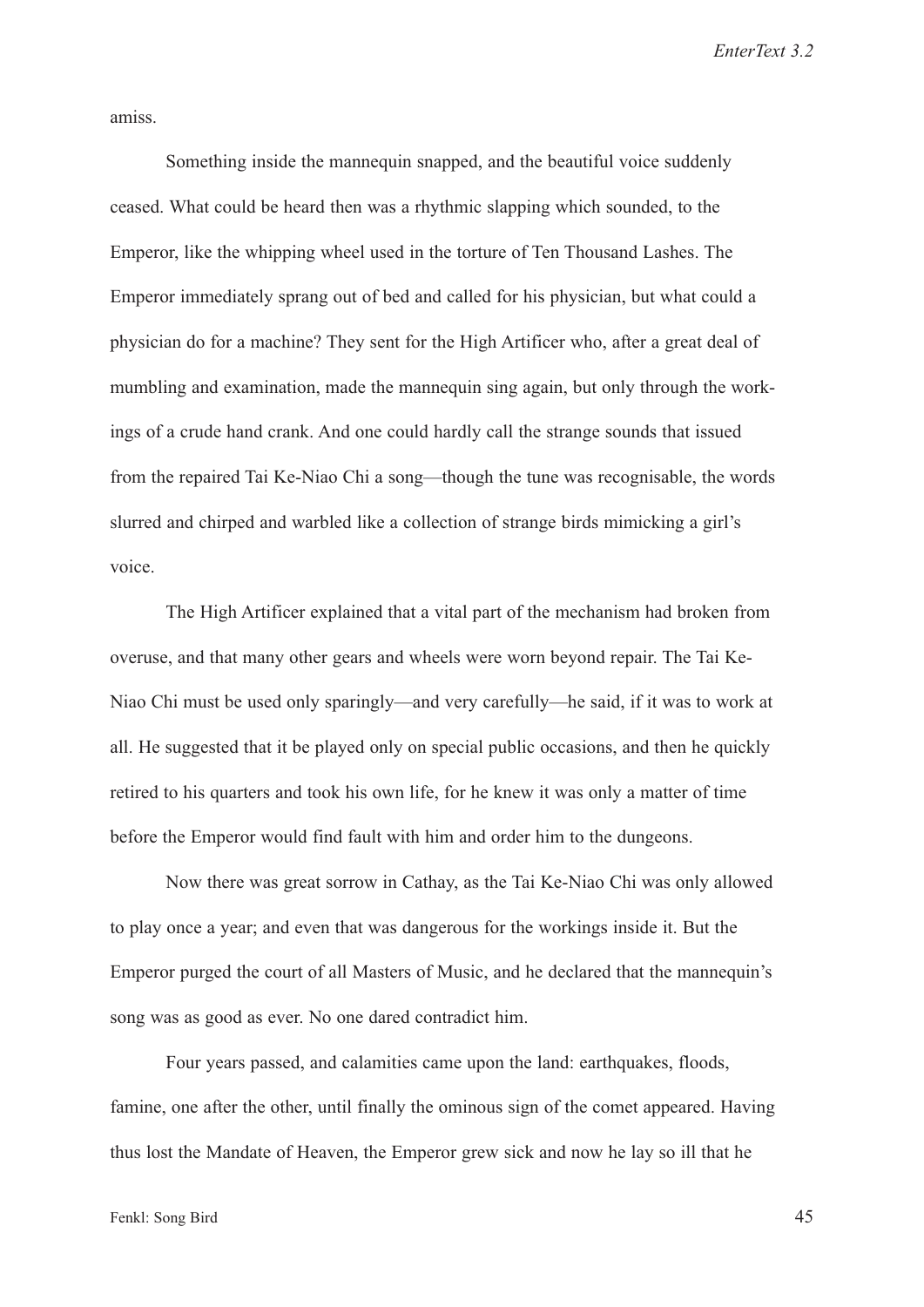was not expected to live (and secretly, it was hoped that some bold minister would put an end to him). The people clamoured for news of his death so they could celebrate, but no word yet came from the inner palace.

Cold and pale the Emperor lay in his royal bed; and the whole court waited anxiously for his death, for they were eager to appoint his successor. The ministers of the High Council conferred through a day and a night and there were many plots afoot to curry favour with the successor. Indeed, the inner palace was so busy that—under the pretext of mourning—bolts of fine cloth had been laid down in the halls and passages so that no footstep should be heard, and all was silent and still.

But the Emperor was not yet dead, though he lay stiff and pale as alabaster on his regal bed behind camphor-scented netting of the finest silk. Outside the window the full moon rose and shone its cold light upon the Emperor's feverish brow. His breath grew laboured, and when at length he opened his eyes he saw that there was a silhouette on the screen of the small model pavilion. His eyes grew wide in surprise, for he thought it must be Ke-Niao, but it was not. It was the shadow of Lord Yama, ruler of the Kingdom of Death.

"I see out of respect for my position you have come in person and not sent your lowly emissaries," said the Emperor.

The Lord of Death did not answer. Instead his shadow lifted the shadow of the Emperor's crown and put it on.

"I will not go so easily," hissed the Emperor.

The Lord of Death raised his arms, and now, slowly intermingled with the moonbeams, shade after shade appeared, the ghosts of all the innocents the Emperor had tortured and executed. They all bore the expressions they had worn at the time of their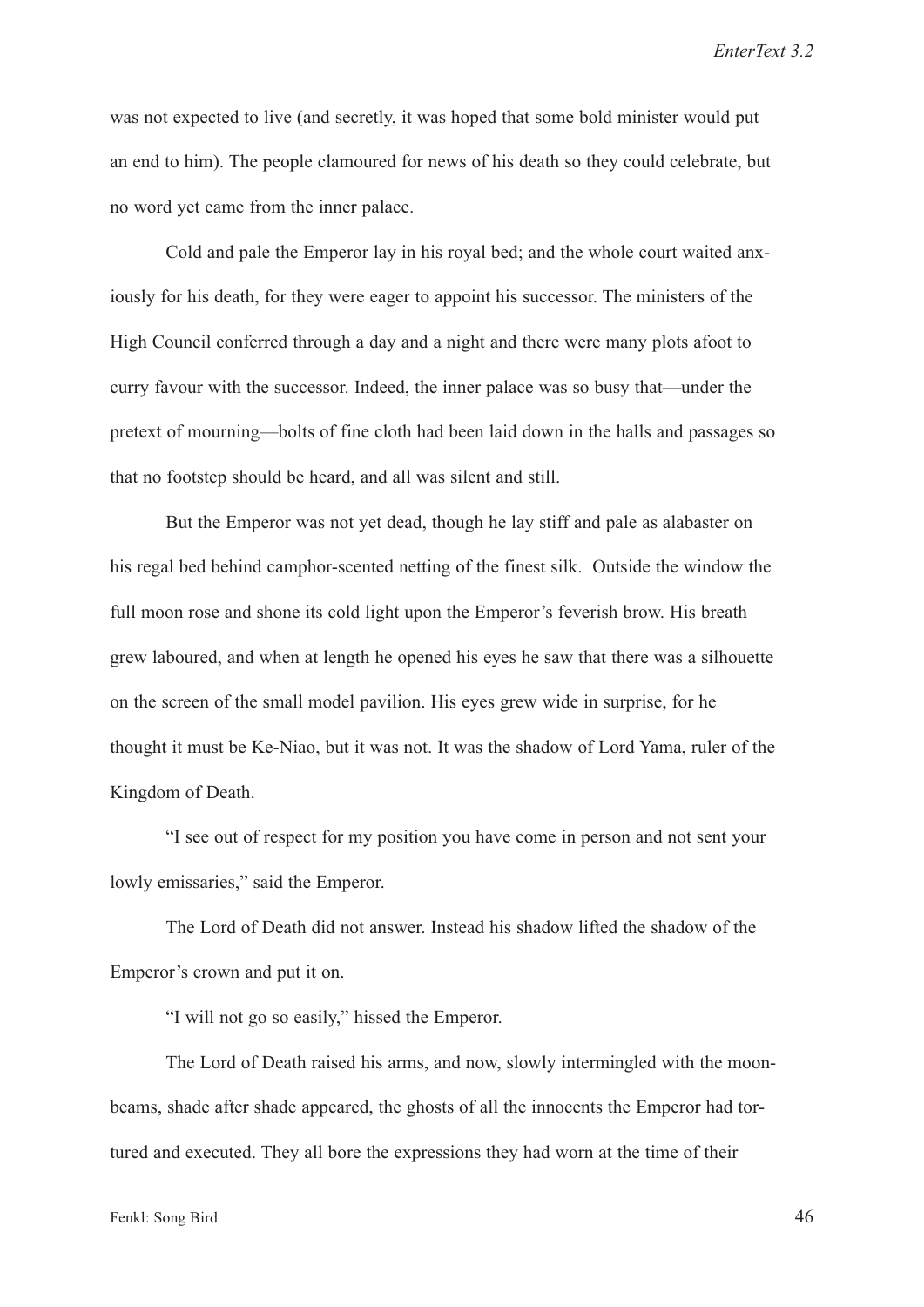death, and many were hideous or pathetic or pitiful to behold. A few faces were tranquil, and these scared the Emperor far more than the others.

"Do you remember us?" they asked, one after the other. "Do you remember what you did to us?" they whispered in their plaintive voices.

The Emperor clamped his eyes shut and turned his face away from them. "I remember none of you!" he cried bitterly. "Music! Music! Clang the gongs! Ring the bronze bells! Anything to drown out these voices!" But the ghosts went on and on and the shadow of Lord Yama nodded to them from behind the screen.

"Sing!" the Emperor cried to the mannequin. "Sing, you infernal machine! I've showered you with gold and jewels that would be the envy of princes. I've thrown mortals whimpering into my dungeons for you! Sing for me!"

But the mannequin was silent and still, for the foreign magic that gave it life had finally run out and no one knew how to restore it.

The Lord of Death continued to regard the Emperor with his fiery eyes, which flickered in the shadow of his face, and the room was fearfully still. Suddenly there came through the open window the sound of an ethereal voice.

It was Ke-Niao, outside in the cool moonlight, singing the seven-part ballad of Virtue and Longing. And as she sang, the ghosts grew paler and paler; the blood flowed more freely in the Emperor's veins, returning life to his limbs. Even Lord Yama himself listened, distracted from his task, showing his pleasure with nods of his shadowy head.

At the end of the first verse, the Emperor turned his head toward her and said, "Ke-Niao, dear Ke-Niao, do not stop now. Please, sing the next verse."

"What have you to give me then?" she replied.

"I am on my deathbed, little girl, and my life is dearer to me than anything. I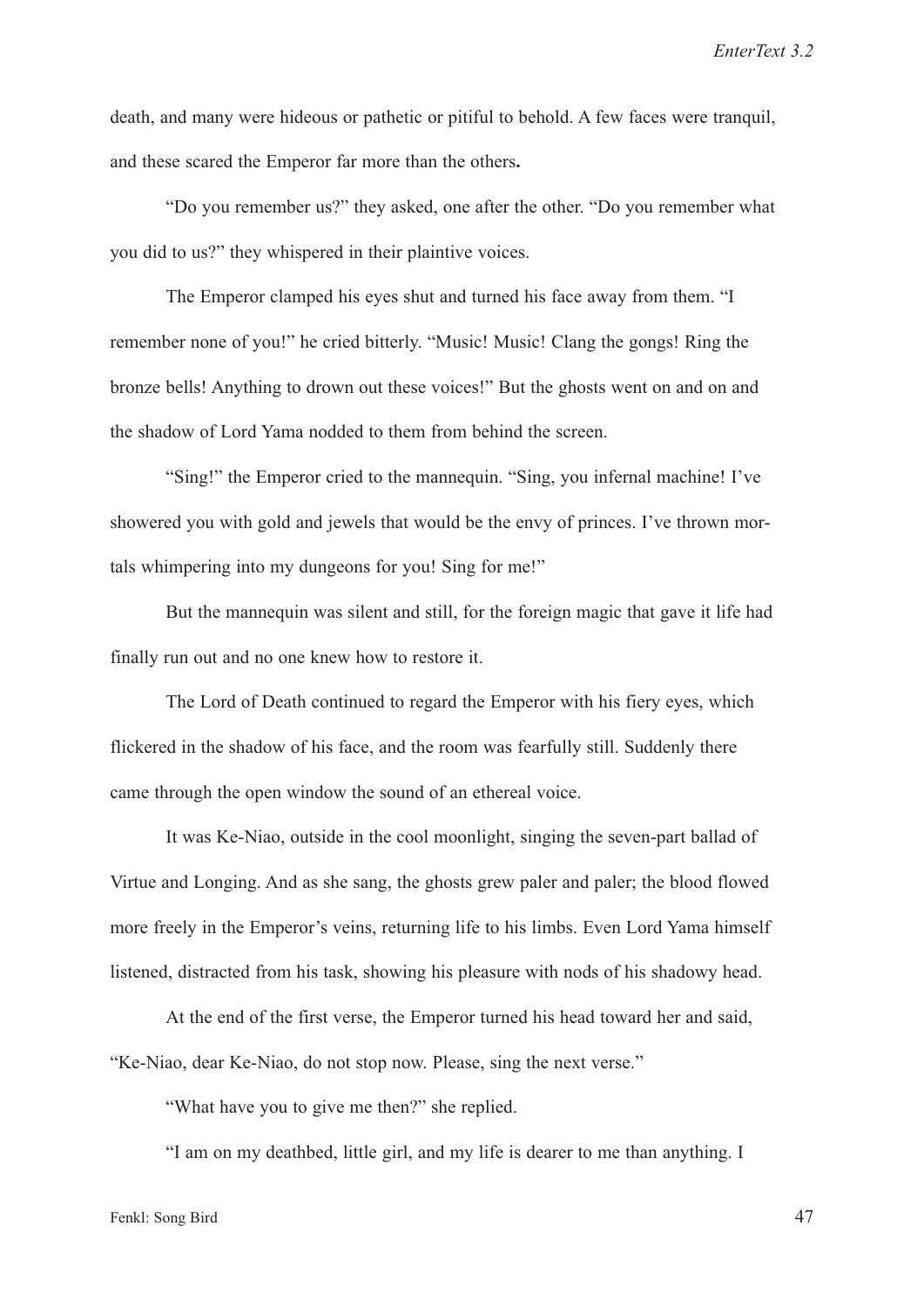give you my imperial crown."

So Ke-Niao sang the next verse, and the Emperor and the Lord of Death listened, and when it was done the Emperor said, "Ke-Niao, dear Ke-Niao, please do not stop now. Please, sing the next verse."

"What have you to give me then?" she replied.

"I am on my deathbed, little girl, and my life is dearer to me than anything. I give you my imperial seal."

And so Ke-Niao sang the next verse, and the next, and the next, and each time the Emperor gave up more of his worldly possessions. By the end of the sixth verse, he had relinquished all the territories of his vast empire, his golden sword and his grand armies, the fantastic treasures in his coffers, his ownership of ten million slaves.

As she concluded the sixth verse, the Emperor said, "Ke-Niao, dear Ke-Niao, you cannot stop now. Please, sing the final verse."

"And what have you to give me?" asked Ke-Niao.

The Emperor was quiet for a while, and then he said, "I am on my deathbed, little girl, and my life is dearer to me than anything." And then, in a whisper, he said, "I have nothing left to give you, dear Songbird."

Ke-Niao bowed her head in apology. "I am sorry, my dear Emperor," she said, "but if you have nothing left to give, then I cannot sing the final verse."

The Emperor closed his eyes and was still. His breaths grew shallow, and under his eyelids his eyes moved as if they would roll upward in death. All was quiet for the longest time, and then it was the Lord of Death who broke the silence.

"Sing," he said, in his sonorous voice. "You cannot stop after six verses."

"And what have you to give me, Lord Yama?" asked Ke-Niao. "What can you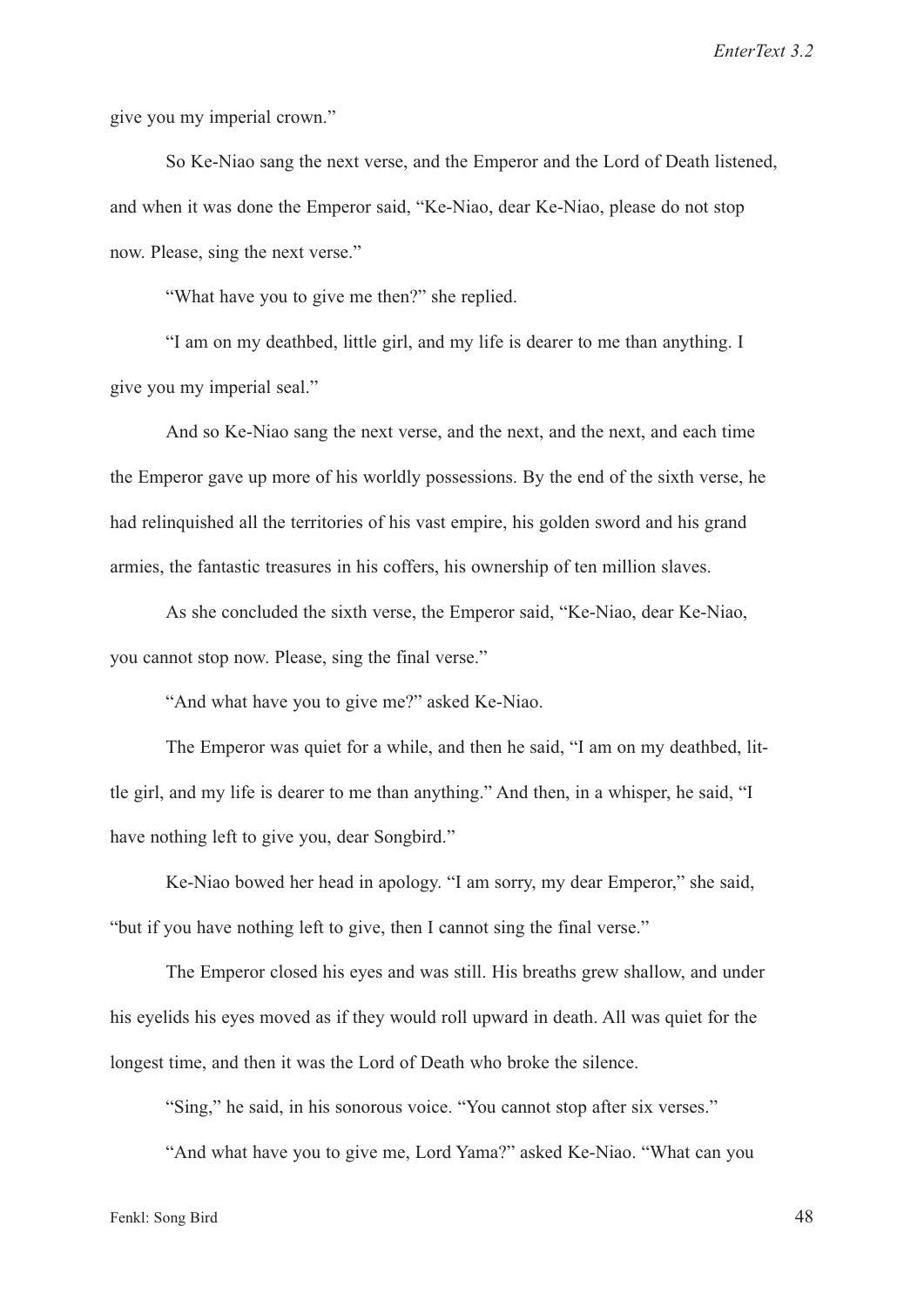give me that the great Emperor could not give?"

"I give you his life," said the Lord of Death, and there was a rumble in his throat, and his silhouette seemed to grow and engulf the room before it receded once again to be contained by the screen.

"Thank you, my lord," said Ke-Niao, and she sang the seventh and final verse of the song. She sang of the silent tumuli where the ancients are buried, where white peonies grow among the dolmens of stone, where the mimosa trees waft their perfume on the breeze and the sweet grass is wet with dew of morning.

Then the Lord of Death longed to go and see such beauty, and he floated out through the open window in the form of a cold, white mist.

"Thank you, thank you," said the Emperor. "Ten thousand thank-yous, little Ke-Niao. I replaced you with an mannequin and caste you into my dungeon, and yet you have returned with your song. And though I failed your test, still you saved me from death. How can I ever reward you, Ke-Niao, for I wish to give you something more, and you have left me nothing but my life."

"You have already rewarded me more than you know," said Ke-Niao. "You wept the first time I sang for you, and I shall never forget that, for those tears were more precious than all the great riches you gave up tonight. I could not let Lord Yama take you, dear Emperor, for how could I let you die when you have never truly lived? Now sleep and grow well again, so you may learn why life is more precious than anything."

And as she sang again, the Emperor fell into a deep, healing sleep.

When he awoke, his fever had broken and the last beams of the setting moon shone through his window. He sat up, feeling his *ch'i*, his life force, restored, and he pulled down the camphored curtains and cast them across the floor. No servant had ven-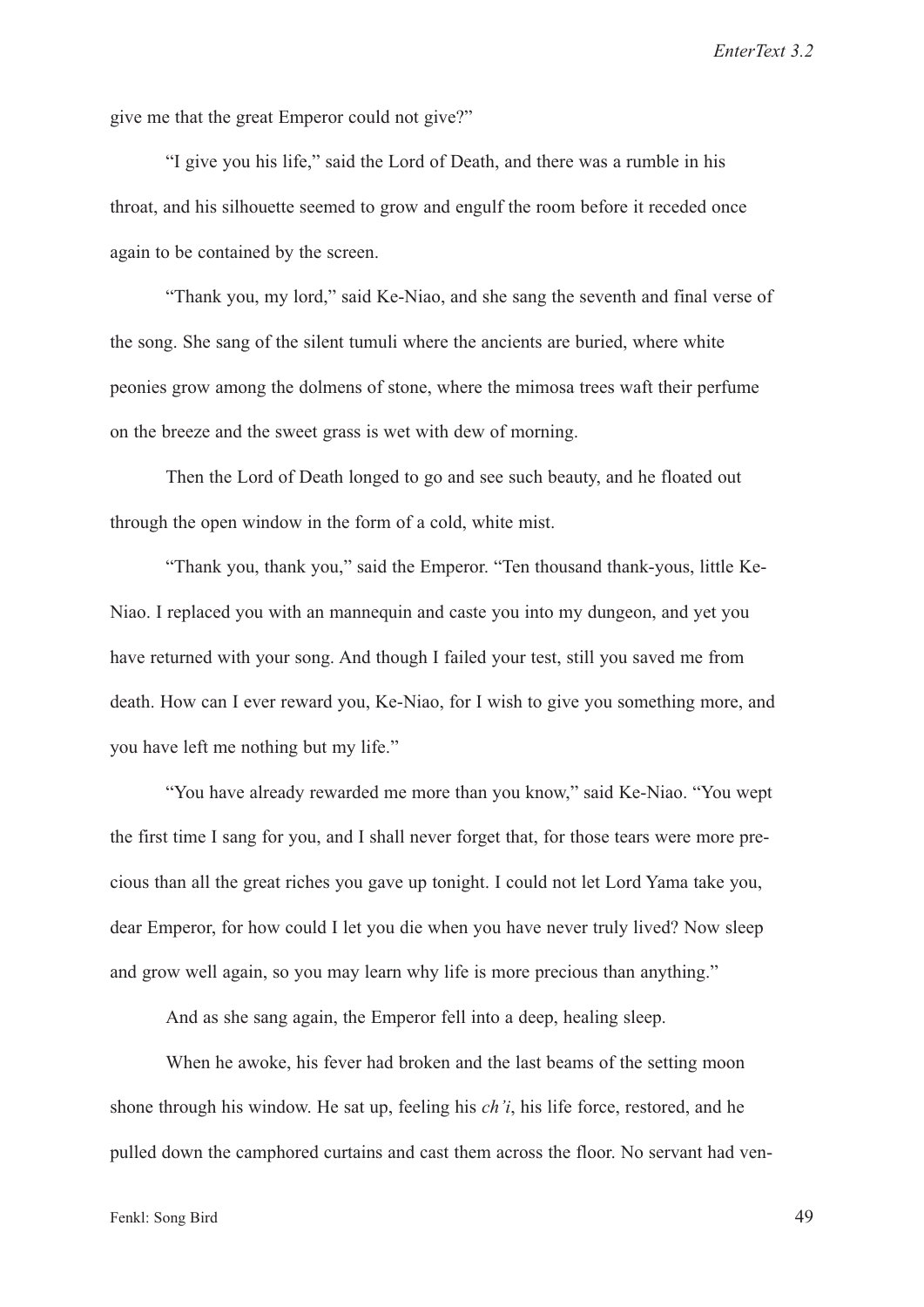tured into his room during the night. Only Ke-Niao was there, sitting at his bedside, barely visible; she seemed as insubstantial as the moonlight, and yet she was still softly singing.

"You must stay with me always," said the Emperor, gently. "You may sing when it pleases you, and the tunes may be of your own choosing. I will destroy this infernal machine."

"No," said Ke-Niao. "Do not destroy the machine, for it did merely what was its nature. Keep it as a reminder. I cannot remain here, and I cannot linger in my village, but let me come and sing for you from time to time."

The Emperor smiled, but his eyes remained sad.

"Do not worry, dear Emperor," said Ke-Niao. "I return to you everything you have given me, for in giving you have reclaimed all that is yours. I will sing to you from a bough outside your window, in the evening, and sing to you so that you may be happy. I will sing to you of joys and sorrows, of those who prosper and those who suffer, of the good and the bad that are all around you. Wherever you are, I will come, and I will sing to you. But you must promise me one thing."

In the last light of the moon, she was paler than the most regal courtesan. For an instant the Emperor marvelled at how a homely peasant girl had become such a beauty, and then he knew that neither her pallor nor her beauty were of this world, for she was no longer flesh, but made of the waning light.

"Anything," said the Emperor, and his voice cracked and tears filled his eyes. "I promise you anything, Ke-Niao—even my life, for now that is rightfully yours and not mine."

"I ask only that when I come to sing for you again, I will sing to a man and not